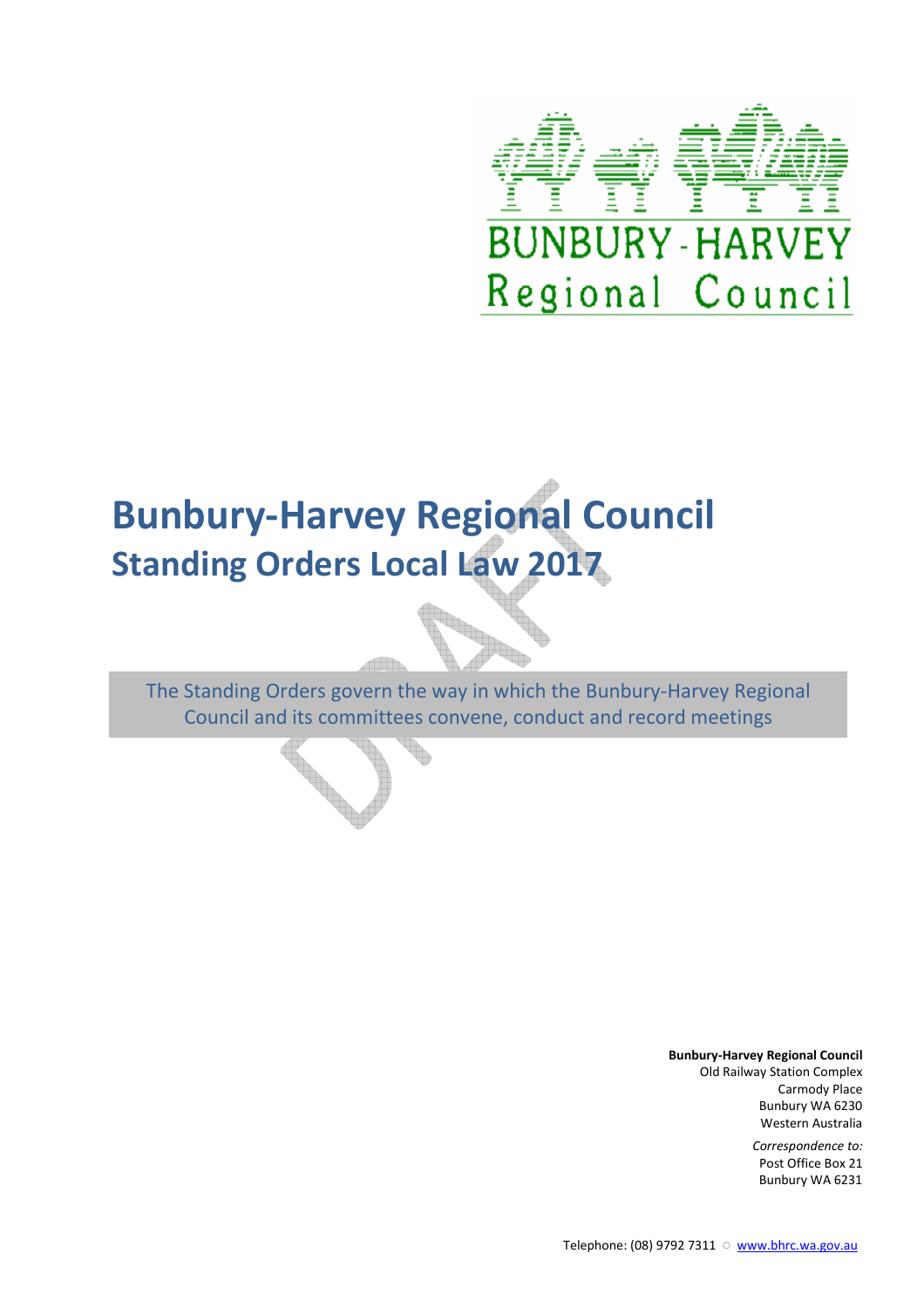# WESTERN AUSTRALIA

# **Local Government Act 1995 BUNBURY-HARVEY REGIONAL COUNCIL STANDING ORDERS LOCAL LAW 2017**

# **Table of Contents**

#### **PART 1 – PRELIMINARY**

- 1.1 Citation
- 1.2 Commencement
- 1.3 Application and intent
- 1.4 Interpretation

#### **PART 2 – MEETINGS OF COUNCIL**

- 2.1 Ordinary and Special Council Meetings
- 2.2 Calling of meetings
- 2.3 Notice of meeting and notice of adjournment
- 2.4 Public notice of meetings
- 2.5 Public access to agendas and supporting information
- 2.6 Public access to unconfirmed minutes of meetings
- 2.7 Quorum for meetings
- 2.8 Procedure if quorum not present
- 2.9 Lapse of quorum
- 2.10 Voting

# **PART 3 – BUSINESS AT MEETINGS**

- 3.1 Order of business
- 3.2 Disclosure of financial and proximity interests
- 3.3 Disclosure of interest affecting impartiality
- 3.4 Public question time
- 3.5 Distinguished visitors
- 3.6 Announcements by presiding person
- 3.7 Application for leave of absence from meeting
- 3.8 Petitions
- 3.9 Deputations to meetings
- 3.10 Presentations
- 3.11 Confirmation of minutes
- 3.12 Identification of matters for which the meeting may meet behind closed doors
- 3.13 Reports of the CEO
- 3.14 Motions of which previous notice has been given
- 3.15 Questions by members of which due notice has been given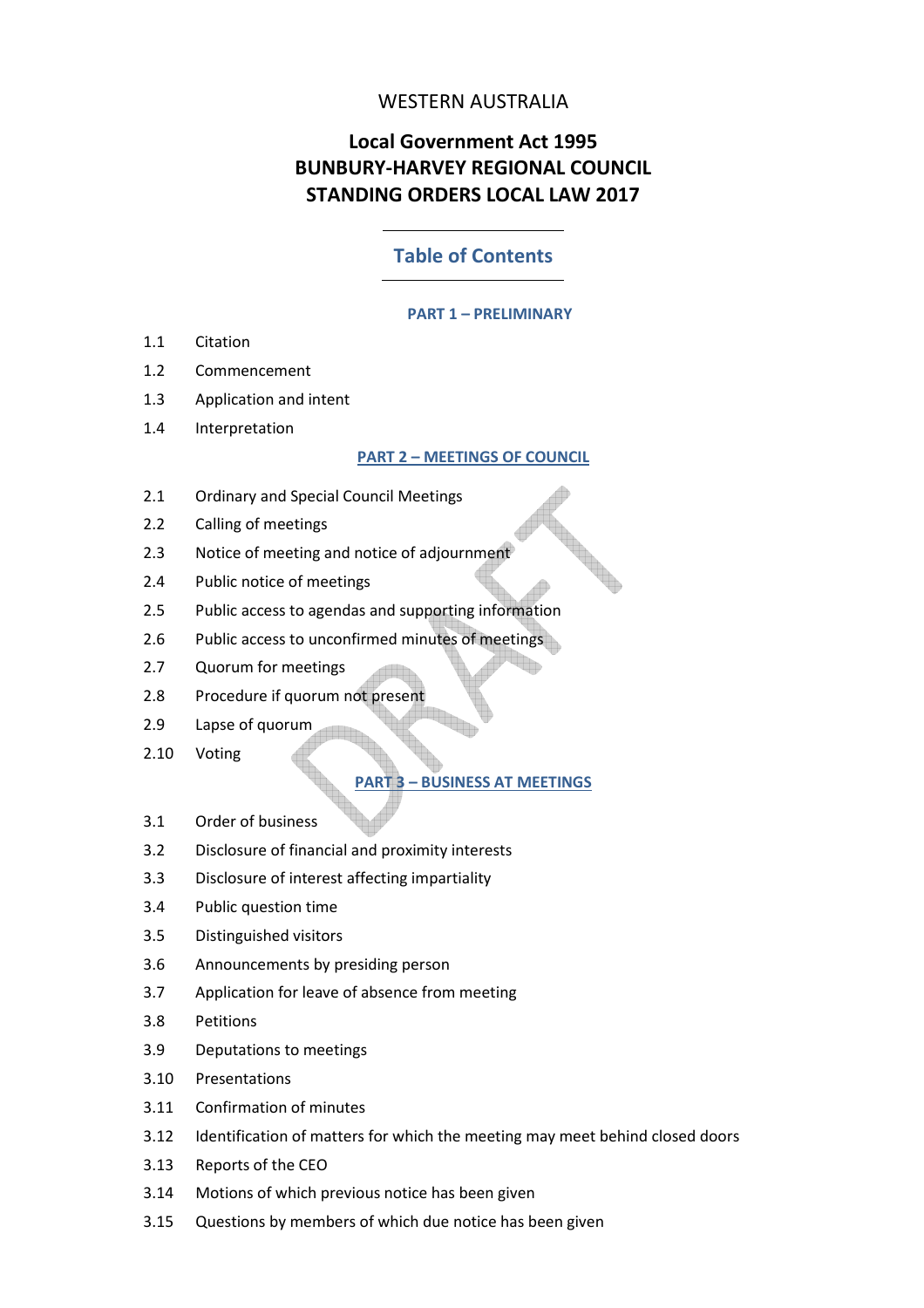- 3.16 Urgent business
- 3.17 Meeting closure

#### **PART 4 – CONDUCT OF MEETINGS**

- 4.1 Official titles to be used
- 4.2 Advice of entry or departure
- 4.3 Distinguished visitor seating
- 4.4 Media attendance and seating
- 4.5 Order of speakers
- 4.6 Members not to interrupt
- 4.7 No member to cross the floor
- 4.8 Presiding person may participate in discussion
- 4.9 Relevance to debate
- 4.10 Personal explanation
- 4.11 Ruling on questions of personal explanation
- 4.12 Point of order
- 4.13 Preservation of order members
- 4.14 Preservation of order members of the public
- 4.15 Serious disorder

### **PART 5 – MOTIONS AND AMENDMENTS**

- 5.1 Recommendations in reports
- 5.2 Adoption of recommendations en bloc
- 5.3 Motions
- 5.4 No opposition to motions
- 5.5 Motions to be seconded
- 5.6 Withdrawing motions
- 5.7 One motion at a time
- 5.8 Limitation on members speaking
- 5.9 Questions during debate
- 5.10 Amendments

#### **PART 6 – REVOCATION MOTIONS**

- 6.2 Requirements for support
- 6.3 Application of this Part
- 6.4 Procedure for moving a revocation motion
- 6.5 Implementation of a decision the subject of a revocation motion
- 6.6 Lapse of notice of revocation motion
- 6.7 Application of certain clauses
- 6.8 Deferral of a revocation motion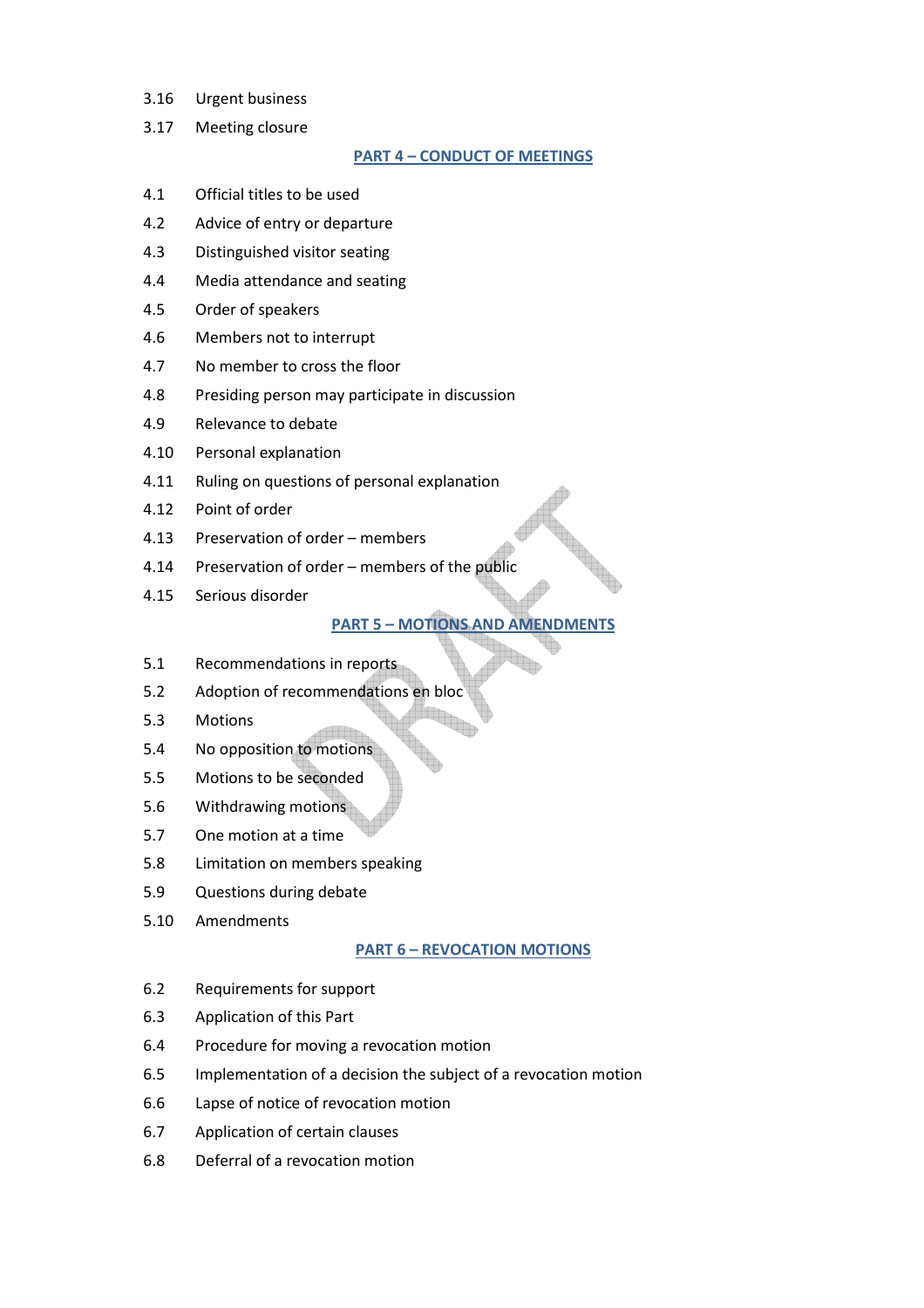# **PART 7 – PROCEDURAL MOTIONS**

- 7.1 Permissible procedural motions
- 7.2 No debate on procedural motions
- 7.3 Procedural motions closing debate who may move
- 7.4 Procedural motions right of reply on primary motion
- 7.5 The motion be deferred effect of motion
- 7.6 The meeting do now adjourn effect of motion
- 7.7 The motion be now put effect of motion
- 7.8 Meeting be now closed effect of motion
- 7.9 Council meet behind closed doors effect of motion
- 7.10 Ruling by the presiding person be disagreed with effect of motion

# **PART 8 – CONDUCT OF MEMBERS**

- 8.1 No adverse reflection
- 8.2 Withdrawal of offensive language
- 8.3 No participation in public question time

# **PART 9 - MISCELLANEOUS**

- 9.1 Representation on public bodies
- 9.2 Improper use of information
- 9.3 Recording of proceedings
- 9.4 Cases not provided for in this local law
- 9.5 Suspension of this Local Law
- 9.6 Enforcement

# **SCHEDULE**

**PETITION TO THE BUNBURY-HARVEY REGIONAL COUNCIL OF ELECTORS OF THE PARTICIPANTS**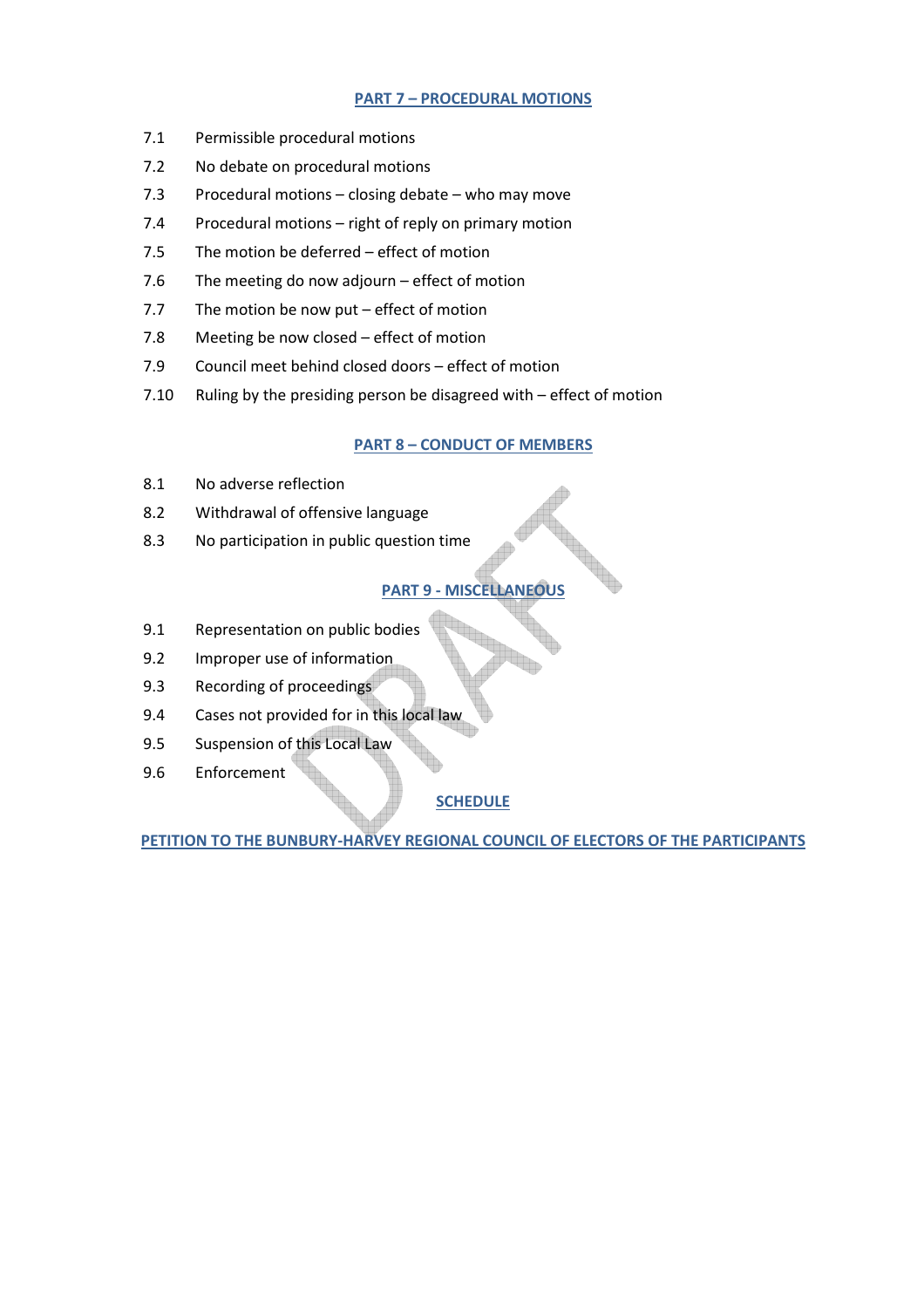# Local Government Act 1995 BUNBURY-HARVEY REGIONAL COUNCIL STANDING ORDERS LOCAL LAW 2017

Under the powers conferred by the *Local Government Act 1995* and under all powers enabling it, the Bunbury-Harvey Regional Council resolved on DATE to make the following local law.

# **PART 1 – PRELIMINARY**

#### **1.1 Citation**

This local law may be cited as the *Bunbury-Harvey Regional Council Standing Orders Local Law 2017*.

#### **1.2 Commencement**

This local law comes into operation 14 days after its publication in the *Government Gazette*.

#### **1.3 Application and intent**

- (1) This local law provides rules which apply to the conduct of meetings of the Council and its committees.
- (2) All meetings are to be conducted in accordance with the Act, the Regulations and this local law.
- (3) This local law is intended to result in
	- (a) Better decision-making by the Council;
	- (b) Orderly and efficient conduct of meetings dealing with Council business;
	- (c) Greater community participation and understanding of the business of the Council; and
	- (d) More open and accountable local government.

#### **1.4 Interpretation**

(1) In this local law, unless the contrary intention appears -

*75% majority* has the meaning given to it in the Act;

*Absolute majority* has the meaning given to it in the Act;

*Act* means the *Local Government Act 1995*;

*CEO* means the Chief Executive Officer of the Bunbury-Harvey Regional Council;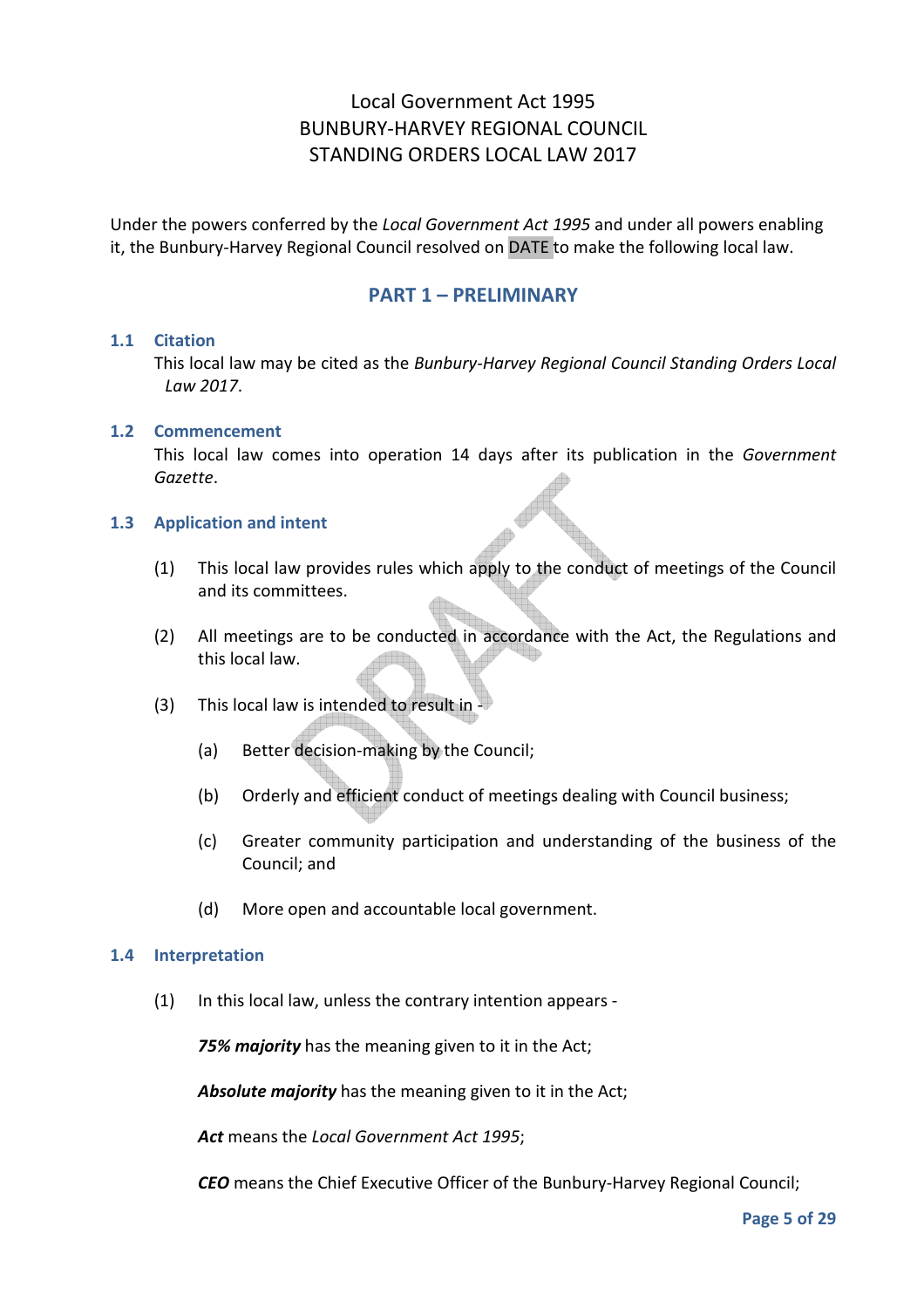*Chairman* means the member holding the office of chairman of the Bunbury-Harvey Regional Council;

*Committee* means a Committee of the Council established under section 5.8 of the Act;

*Council* means the Council of the Bunbury-Harvey Regional Council;

*Meeting* means a meeting of the Council;

*Member* means a member of the Council as per the meaning given to it in the Act;

*Original motion* means an original motion or an original motion as amended, but does not include an *amendment* or a procedural motion;

*Presiding Member* means;

- a) In respect of the Council, the person presiding under section 5.6 of the Act; and
- b) In respect of a committee, the person presiding under section 5.12, 5.13 and 5.14 of the Act;

*Procedural motion* means a motion employed to control the conduct of a meeting;

*Regulations* mean the *Local Government (Administration) Regulations 1996*;

*Rules of Conduct Regulations* means the *Local Government (Rules of Conduct) Regulations 2007;* 

*Simple majority* means more than 50% of the members present and voting;

*Special majority* is dealt with in the Act;

*Substantive motion* means an original motion or an original motion as amended, but does not include an amendment or a procedural motion;

*Urgent business* means any motion notice of which is dispensed with under clause 3.15; and

*Schedule* means the Schedule to this local law.

(2) Unless otherwise defined in this local law, the terms and expressions used in this local law have the same meaning as given to them in the Act and Regulations.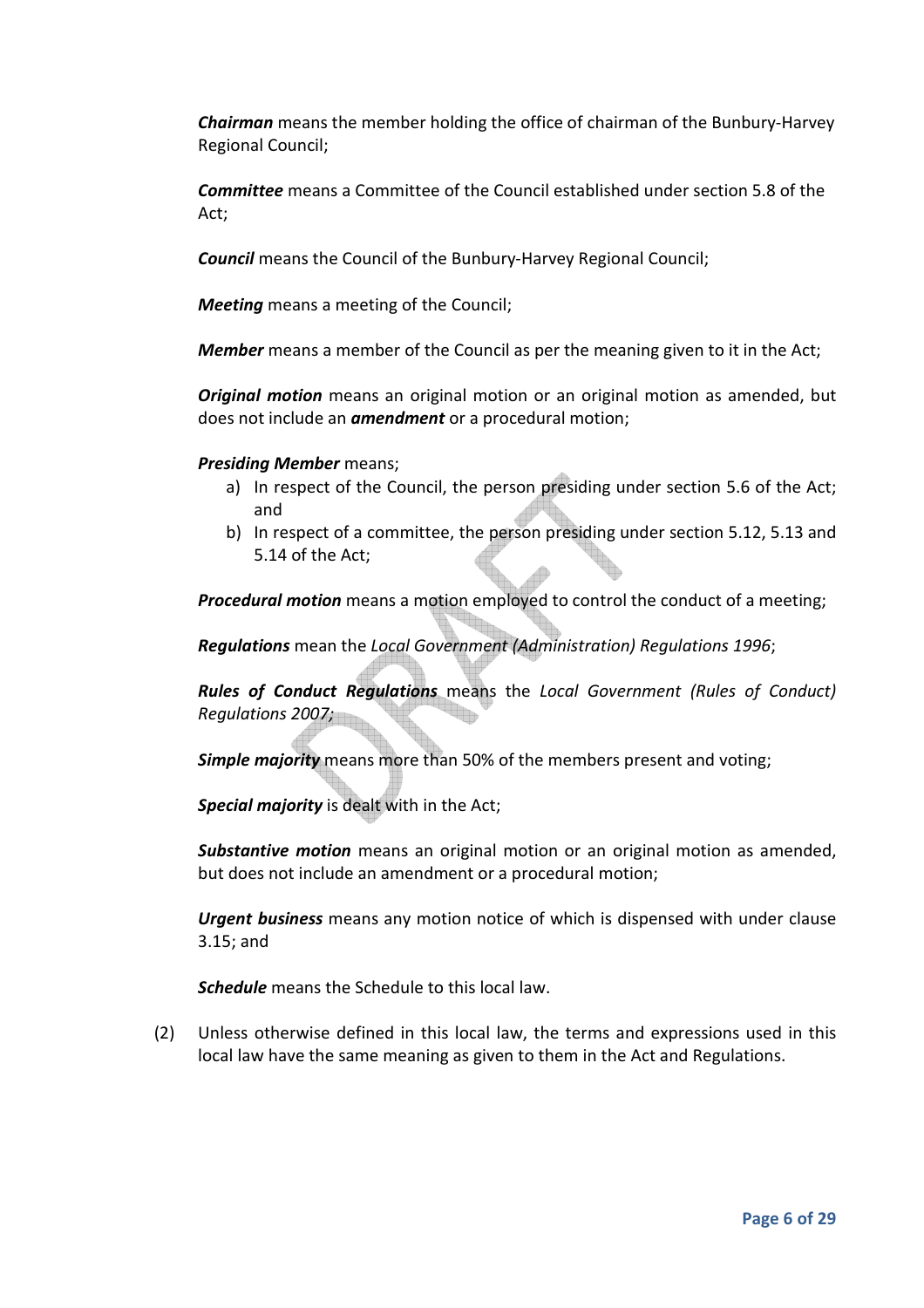# **PART 2 – MEETINGS OF COUNCIL**

# **2.1 Ordinary and Special Council Meetings**

- (1) Ordinary and special Council meetings are dealt with in the Act.
- (2) An ordinary meeting of the Council held on a monthly basis or otherwise as determined by the Council, is for the purpose of considering and dealing with the ordinary business of the Council.
- (3) A special meeting of the Council is held for the purpose of considering and dealing with Council business that is urgent, complex in nature, for a particular purpose or confidential.

#### **2.2 Calling of meetings**

The calling of meetings is dealt with in the Act.

# **2.3 Notice of meeting and notice of adjournment**

- (1) The giving of notice of meetings of the Council is dealt with in the Act and the giving of public notice of meetings is dealt with in the Regulations.
- (2) How documents can be given to a person is dealt with in the Act and the *Interpretation Act 1984.*
- (3) When a meeting is adjourned to a day and hour other than the next ordinary meeting, notice of the resumption of the adjourned meeting, if time permits, is to be given to each member specifying the nature of the business to be transacted.

# **2.4 Public notice of meetings**

Public notice of meeting is dealt with in the Regulations.

- **2.5 Public access to agendas and supporting information**  Public access to agendas and supporting documentation is dealt with in the Regulations.
- **2.6 Public access to unconfirmed minutes of meetings**  Public access to unconfirmed minutes of meetings is dealt with in the Regulations.

# **2.7 Quorum for meetings**  The requirements for a quorum for a meeting are dealt with in the Act.

#### **2.8 Procedure if quorum not present**

The procedure where a quorum for a meeting is not present is dealt with in the Regulations.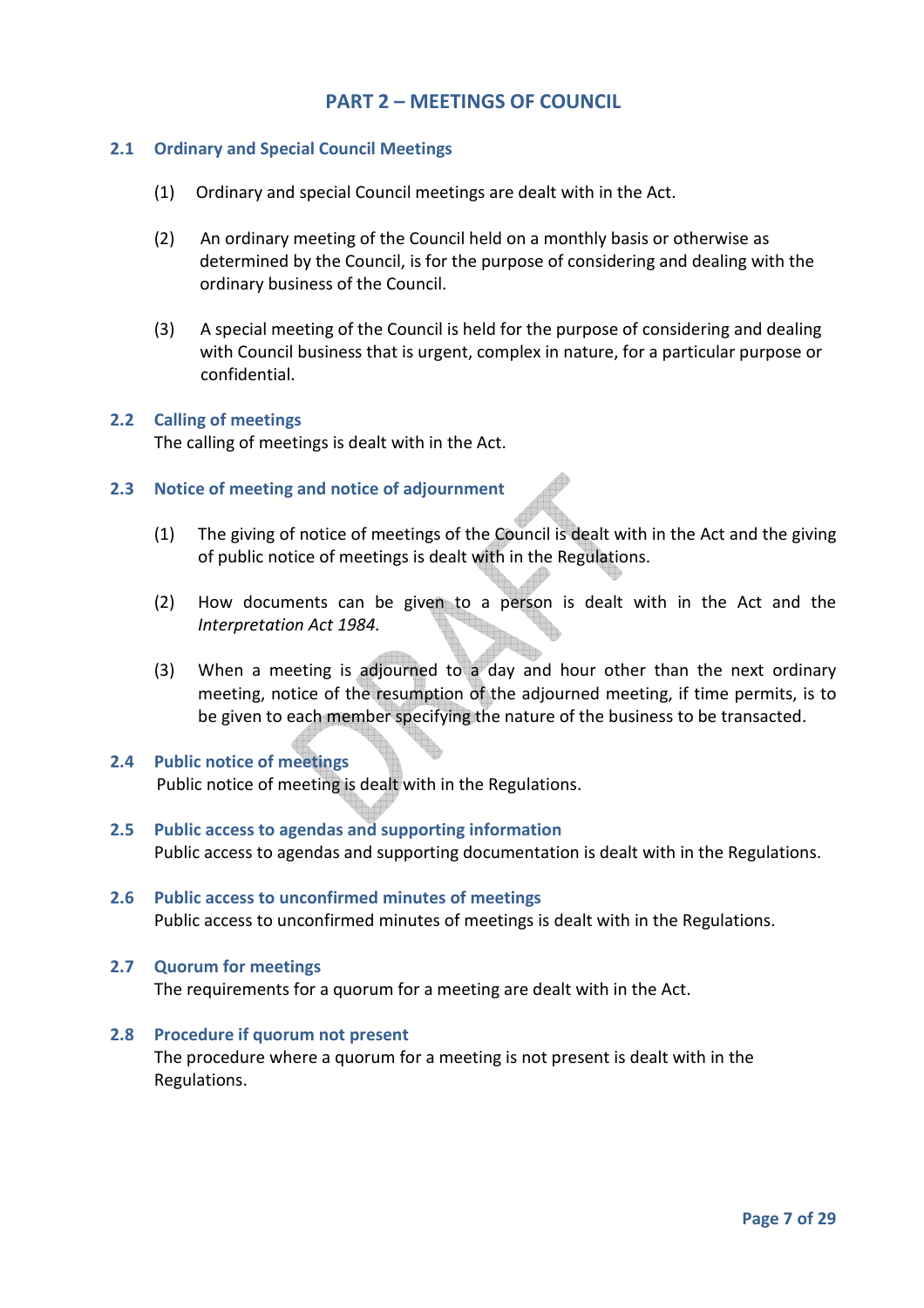## **2.9 Lapse of quorum**

- (1) If at any time during any meeting a quorum is not present, the presiding person upon becoming aware of the fact is to suspend the proceedings of the meeting for a period of 15 minutes.
- (2) If a quorum is not present at the expiration of the 15 minutes suspension period the presiding person is to adjourn the meeting to a future time and date.
- (3) A record is to be taken of all those who have spoken on the subject under consideration at the time of the adjournment and be recorded in the minutes of the meeting.
- (4) Where the debate on any primary motion is interrupted at a meeting, which is adjourned due to lack of a quorum that debate is to be resumed at the resumption of the meeting at the point where it was interrupted.
- (5) The members who have spoken on the primary motion at the adjourned meeting must not speak again on resumption of that meeting, except the mover who retains the right of reply.
- (6) At any meeting where a quorum is not present or there is an adjournment due to the lack of a quorum the names of the members then present are to be recorded in the minute book.

#### **2.10 Voting**

Voting at meetings is dealt with in the Act and the Regulations.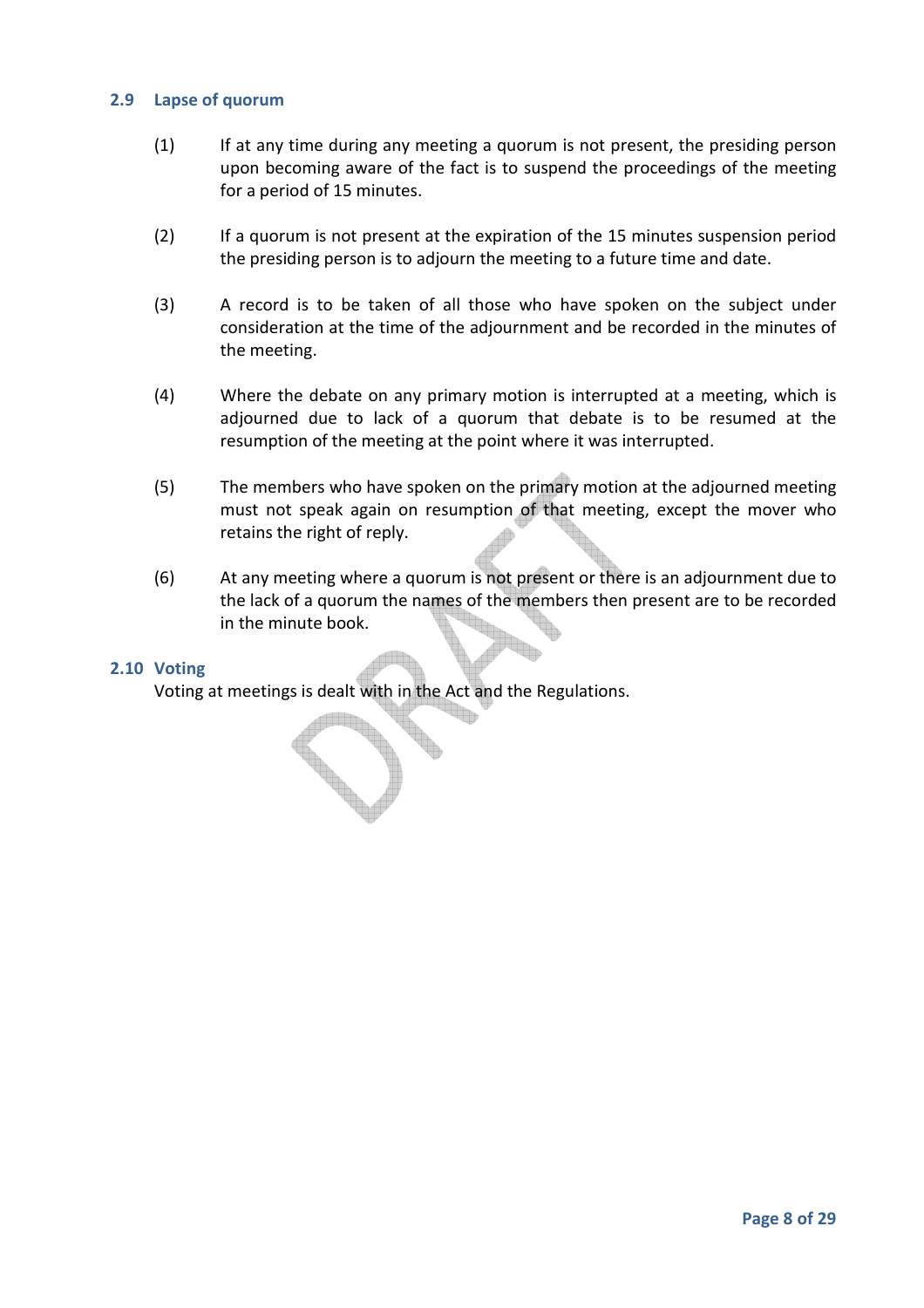# **PART 3 – BUSINESS AT MEETINGS**

## **3.1 Order of business**

- (1) Unless the Council decides otherwise, the order of business at an ordinary meeting of the Council is to be as follows -
	- (a) Declaration of opening/announcement of visitors;
	- (b) Attendance
		- i. Apologies
		- ii. Leave of absence (previously approved);
	- (c) Public question time;
	- (d) Summary of response to previous questions taken on notice;
	- (e) Applications for leave of absence;
	- (f) Confirmation of minutes;
	- (g) Petitions and memorials;
	- (h) Declarations of interests;
	- (i) Announcements (by the PRESIDING MEMBER without discussion);
	- (j) Reports of committees;
	- (k) Business of previous meeting;
	- (l) Reports of officers;
	- (m) General business;
	- (n) Confidential reports for which the meeting may be closed to the public;
	- (o) Notice of motion;
	- (p) Next meeting;
	- (q) Closure of meeting.
- (2) The order of business at any special meeting of the Council is to be in the order in which it appears in the agenda, unless otherwise decided by the Council.
- (3) Unless otherwise decided by the Council, the items of business for a meeting of the Council are to be considered in the sequence that they are listed in the agenda.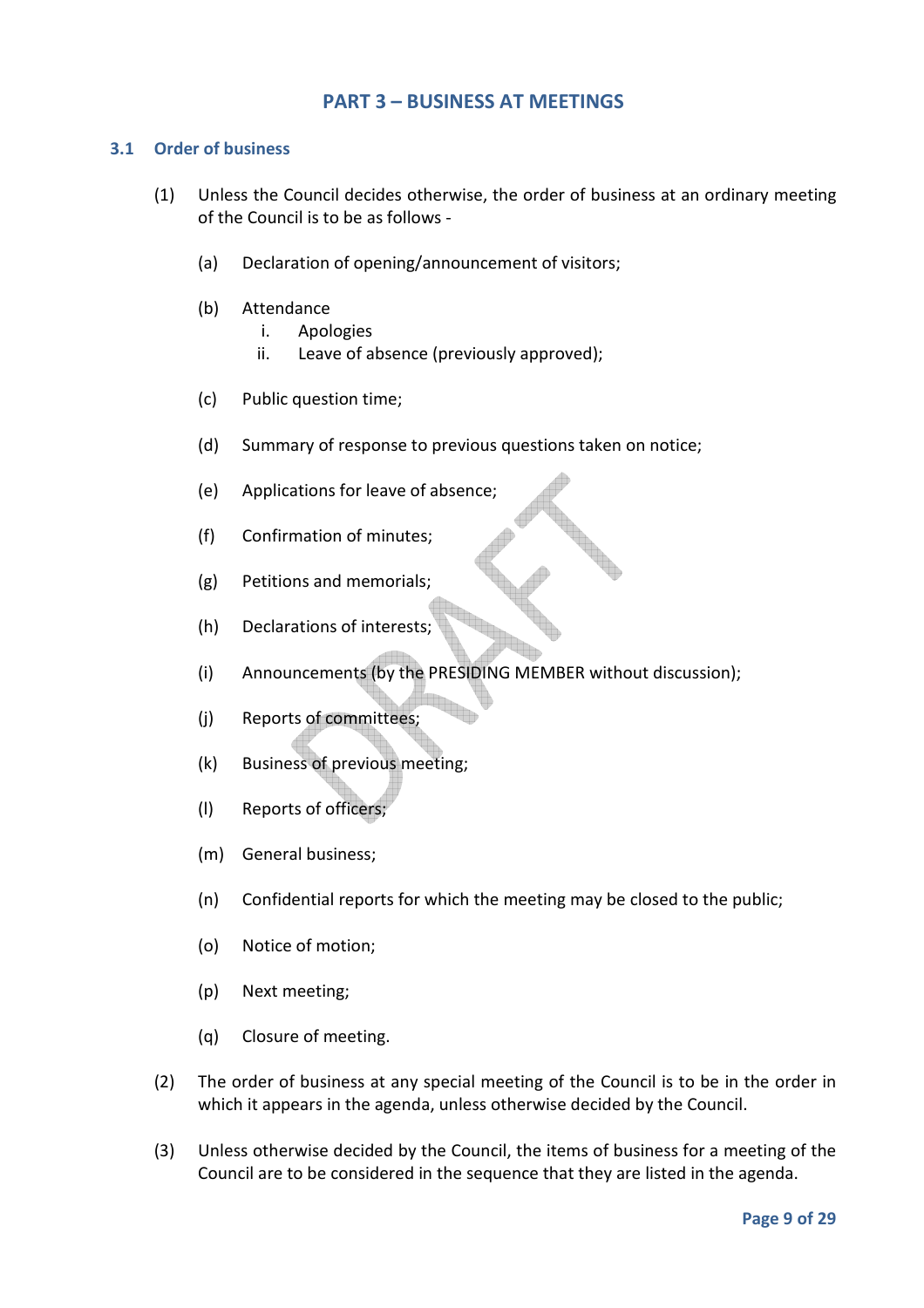(4) At the resumption of an adjourned meeting the only business to be transacted is that which remains outstanding on the agenda of the adjourned meeting.

## **3.2 Disclosure of financial and proximity interests**

The requirements for disclosure of any interest are dealt with in the Act.

#### **3.3 Disclosure of interest affecting impartiality**

The disclosure of interests affecting impartiality is dealt with by the Rules of Conduct Regulations.

#### **3.4 Public question time**

- (1) Public question time at meetings is dealt with in the Act and Regulations.
- (2) A member of the public wanting to ask a question during public question time must first state their name and address.
- (3) Questions asked by the public are to relate to the business of the Council and are not to be in the form of a statement or a personal opinion.

#### **3.5 Distinguished visitors**

 If a distinguished visitor is present at a meeting of the Council, the Presiding Member may acknowledge the presence of the distinguished visitor at an appropriate time during the meeting and the presence of that visitor shall be recorded in the minutes.

# **3.6 Announcements by presiding person**

- (1) At any meeting of the Council the presiding person may
	- (a) Announce or raise any matter of interest or affecting the Bunbury-Harvey Regional Council; or

 $\Box$ 

- (b) Propose a change to the order of business.
- (2) Any member may move that a change in order of business proposed by the presiding person not be accepted and, if carried by a majority of the members present, the proposed change in order is not to take place.

# **3.7 Application for leave of absence from meeting**

- (1) The requirement for members to obtain leave of absence from meetings of the Council is dealt with in the Act.
- (2) A member who requests that leave of absence be granted for a member need not put the request in writing but must state the period of leave and the reasons for the request.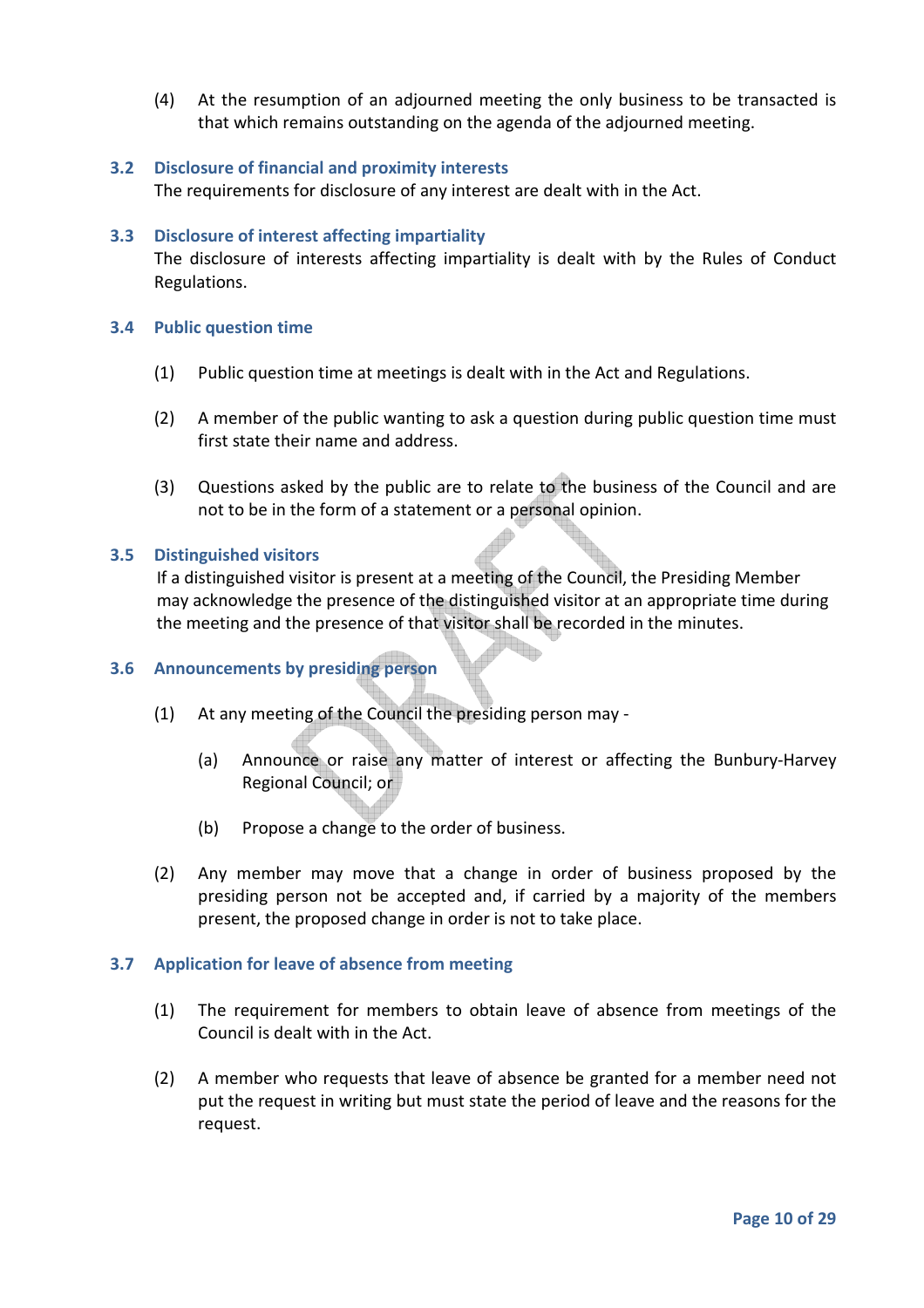# **3.8 Petitions**

- (1) A petition received by a member or the CEO is to be presented to the next ordinary Council meeting.
- (2) Any petition to the Council is
	- (a) As far as practicable to be prepared in the form prescribed in the Schedule;
	- (b) To be addressed to the Council and forwarded to a member or the CEO; and
	- (c) To state the name and address of the person to whom correspondence in respect of the petition may be served.
- (3) Once a petition is presented to the Council, a motion may be moved to receive the petition and refer it to the CEO for action.

#### **3.9 Deputations to meetings**

- (1) Any person or persons wishing to be received as a deputation by the Council, must in the first instance, give a request in writing to the CEO setting out in concise terms the matter to be raised by the deputation.
- (2) A request under subclause (1) must be given to the CEO at least 3 clear business days before the date of the meeting.
- (3) When the CEO receives a request for a deputation to the Council, the request is to be brought to the attention of the presiding person.
- (4) The presiding person is to
	- (a) Decide that a deputation is to be received and when it is to be received; or
	- (b) Instruct the CEO to refer the request to the Council to decide whether or not to receive the deputation.
- (5) A deputation is not to exceed 5 persons in number. Only 3 of those persons may address the meeting but any of the persons may reply to a question from the Council. Each person addressing the Council is required to present new or additional information and not repeat previous comments made during the deputation.
- (6) Members of a deputation are collectively to have a maximum of 15 minutes to address the meeting, unless an extension of time is granted by the Council.
- (7) Any matter which is the subject of a deputation to the Council is not to be decided by the Council until the deputation has completed its presentation.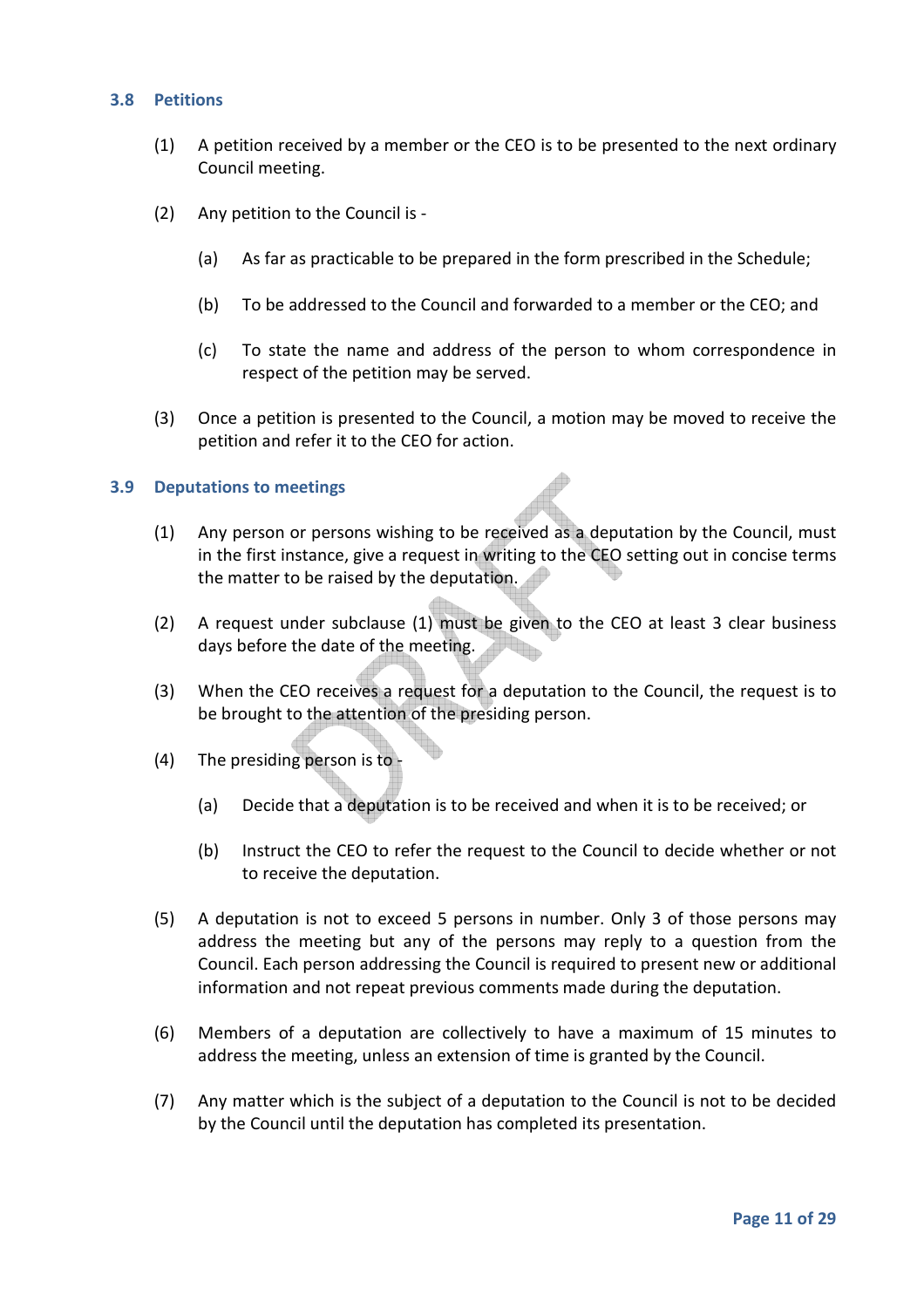## **3.10 Presentations**

- (1) If the CEO determines that it would be beneficial for a presentation to be made, with the agreement of the Chairman, the presentation may take place under this order of business or at the time of dealing with that particular item of business.
- (2) The time for the presentation and any questions from members will be determined by the Chairman according to the particular case or circumstance.

#### **3.11 Confirmation of minutes**

The requirements for keeping minutes of meetings and the content of minutes are dealt with in the Act and the Regulations.

#### **3.12 Identification of matters for which the meeting may meet behind closed doors**

For the convenience of members of the public, the Council may by resolution, with reasons recorded in the minutes, identify those matters on the agenda that are to be discussed behind closed doors and defer those matters to be considered as the last reports at the meeting.

#### **3.13 Reports of the CEO**

- (1) The functions of the CEO including to advise the Council and implement decisions are dealt with in the Act.
- (2) The CEO may prepare or cause to be prepared any report that in the CEO's opinion requires consideration by the Council, including any report of a late or urgent nature.

# **3.14 Motions of which previous notice has been given**

- (1) A member may raise at a meeting any business that the member considers appropriate, in the form of a motion, of which notice has been given in writing to the CEO.
- (2) Subject to subclause (3) a notice of motion under subclause (1) is to be signed by the member and given to the CEO at least 7 clear business days before the meeting at which it is to be moved.
- (3) The requirement to give notice of a motion under subclause (1) does not apply where the proposed motion is relevant to -
	- (a) A recommendation made by or contained in a report on the agenda; or
	- (b) A notice of motion that appears on the agenda, and is moved after the motion has been dealt with.
- (4) A notice of motion lapses unless the member who gave the notice or some other member authorised in writing by the member who gave the notice, moves the motion at the meeting at which it is to be considered.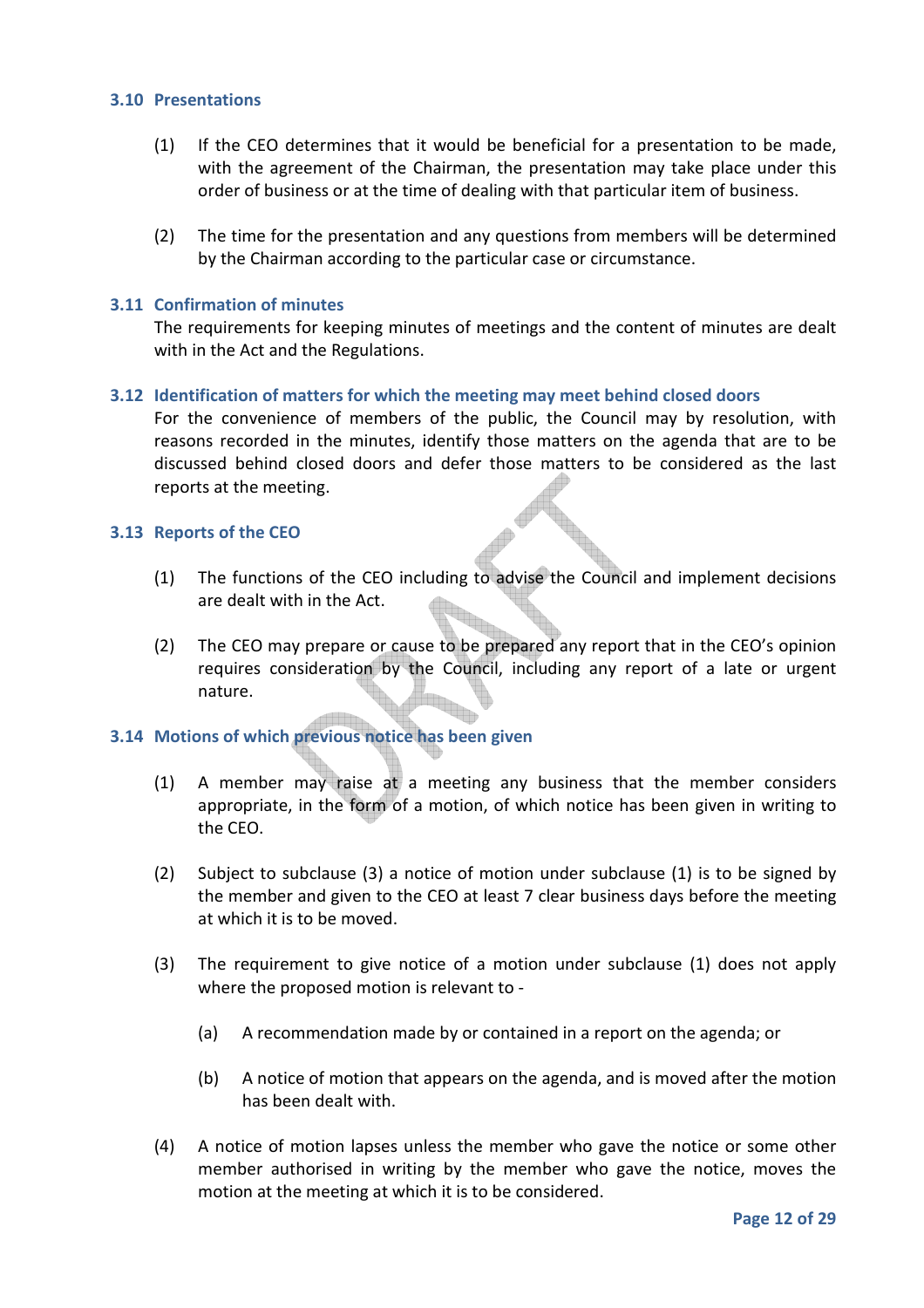- (5) Where a notice of motion is given and lapses in circumstances referred to under subclause (4), notice of motion in the same terms or the same effect is not to be given again for at least 3 months from the date of the lapse.
- (6) A motion of which previous notice has been given is to relate to a purpose for which the Bunbury-Harvey Regional Council is established.
- (7) A notice of motion of which the subject matter is does not relate to a purpose for which the Bunbury-Harvey Regional Council is established, may be ruled out of order by the presiding person.
- (8) Where a notice of motion under subclause (1) contains any word or words which
	- (a) Reflect adversely on the character or actions of a member, officer or other person; or
	- (b) Impute any motive to any member or officer; or
	- (c) Are offensive or insulting,

then the CEO -

- (i) After consultation with the Chairman, may reject the motion; or
- (ii) After consultation with the member who submitted the motion, may amend the form but not the substance of the motion so as to delete the offensive or insulting word or words.
- (9) Where, prior to a meeting, a member has given notice of motion in accordance with this clause or a member has given notice of a revocation motion in accordance with clause 6.1 and -
	- (a) The member is present at the meeting; the member must read the motion or revocation motion to the meeting; or
	- (b) The member is not present at the meeting; the CEO must read the motion or revocation motion to the meeting.

# **3.15 Questions by members of which due notice has been given**

- (1) A question on notice is to be given by a member in writing to the CEO at least 4 working days before the meeting at which it is raised.
- (2) If the question referred to in subclause (1) is in order, the answer is, so far as is practicable, to be included in written form in the agenda of the meeting, or otherwise tabled at the meeting.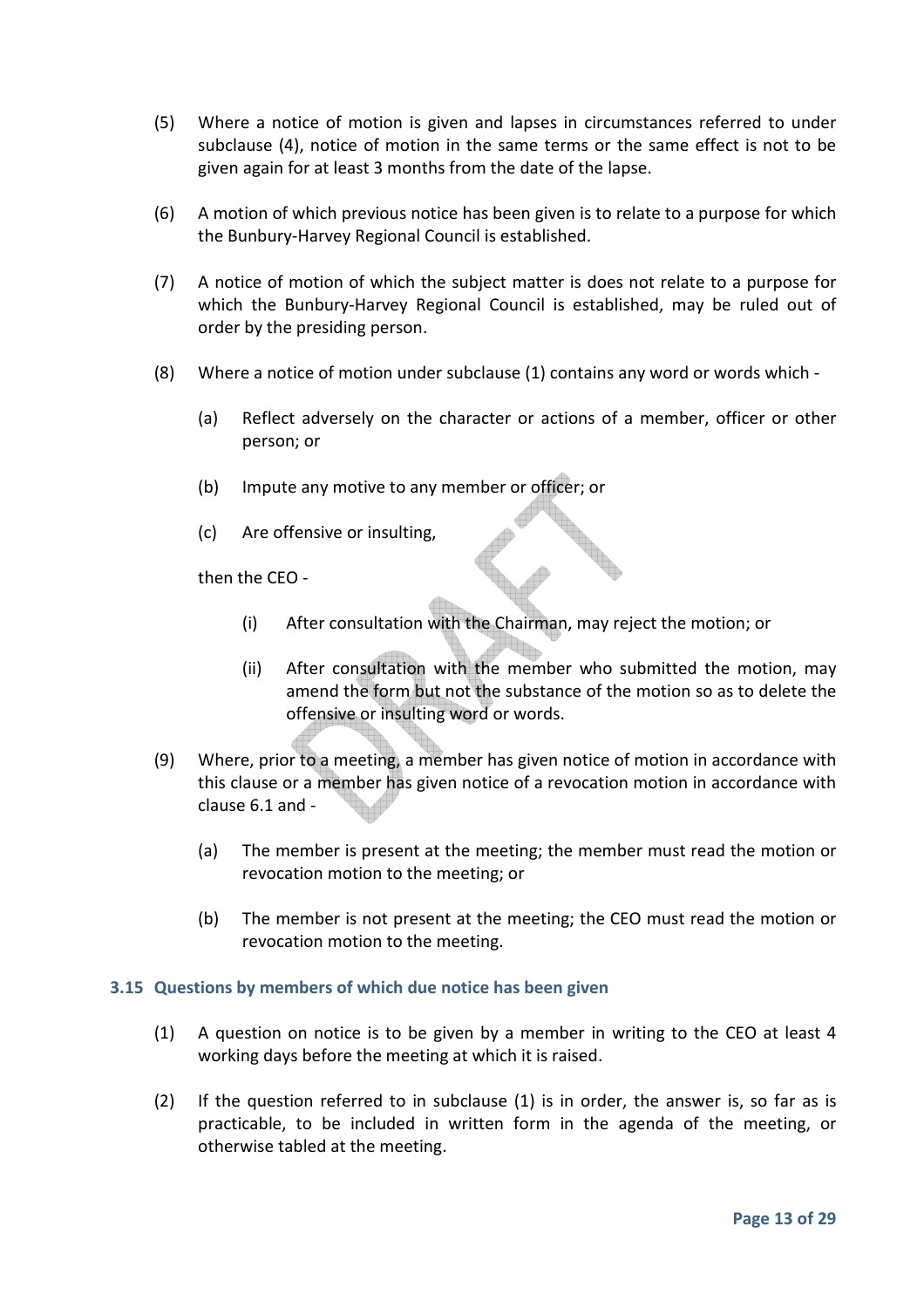(3) Every question and answer is to be submitted as briefly and concisely as possible and no discussion is to be allowed thereon, unless with the consent of the presiding person.

#### **3.16 Urgent business**

The presiding person may dispense with the requirement to give notice under clause 3.14 where the presiding person is satisfied that -

- (a) The motion is a matter of urgency and the motion could not reasonably be dealt with at the next ordinary meeting of the Council; and
- (b) It was not reasonable for the notice to be given.

#### **3.17 Meeting closure**

At the conclusion of all business or when otherwise determined by the meeting, the presiding person is to declare the meeting closed and state the closing time.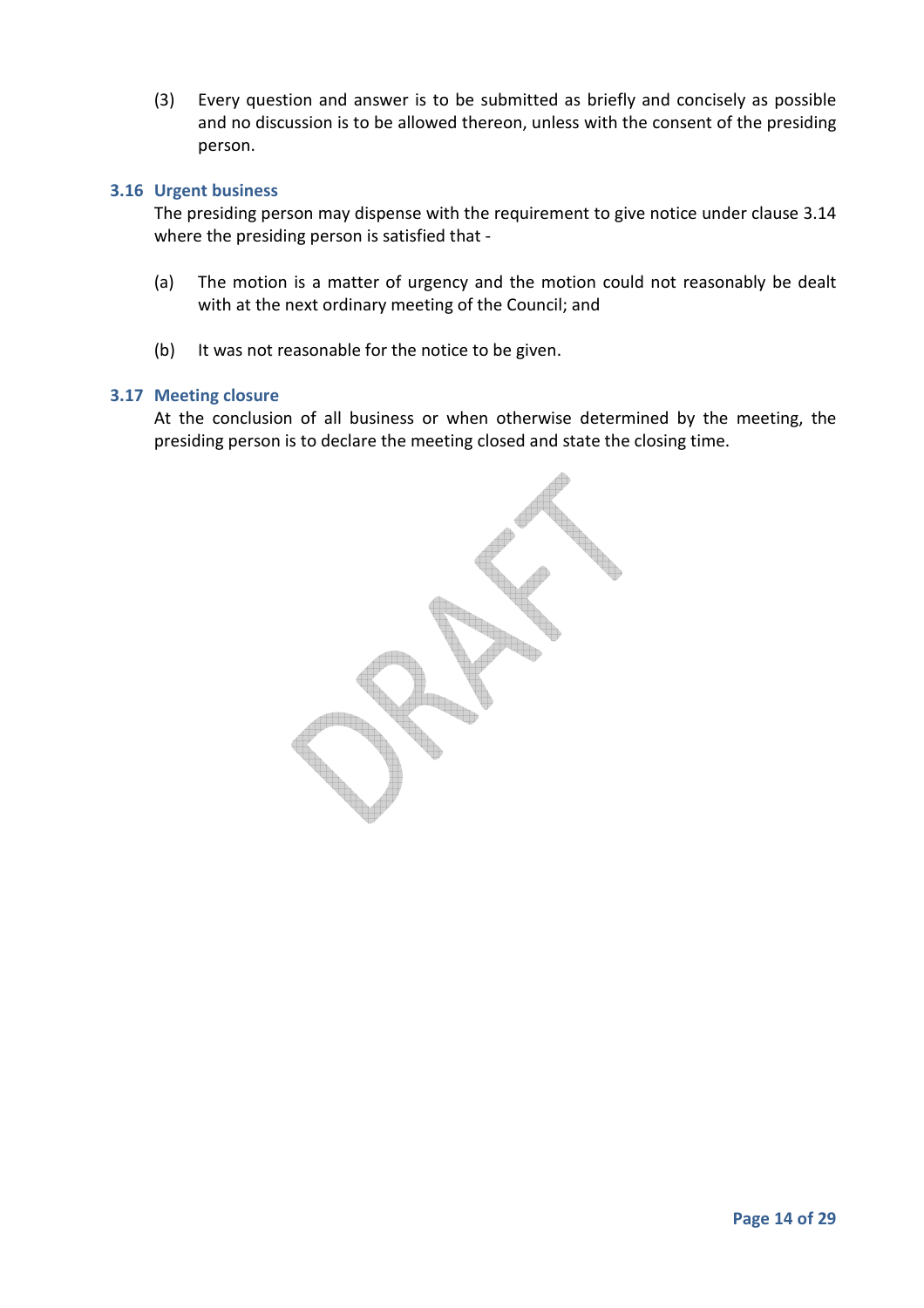# **PART 4 – CONDUCT OF MEETINGS**

#### **4.1 Official titles to be used**

Members, when referring to others, must refer to them by their titles of Chairman, Deputy Chairman, Councillor, or in the case of an employee by the employee's title.

#### **4.2 Advice of entry or departure**

 During the course of a meeting of the Council, a Member is not to enter or leave the meeting without first advising the Presiding Member, in order to facilitate the recording in the minutes of the time of entry or departure.

#### **4.3 Distinguished visitor seating**

If a distinguished visitor is present at a meeting of the Council, the presiding person may invite that person to sit beside the presiding person or at the meeting table.

#### **4.4 Media attendance and seating**

Media representatives are permitted to attend meetings of the Council and be seated in that part of the Council chamber or meeting room that may be set aside for their use, but must leave the meeting during any period when the meeting is closed to the public.

#### **4.5 Order of speakers**

When 2 or more members indicate their desire to speak at the same time the presiding person is to decide who is entitled to priority.

## **4.6 Members not to interrupt**

A member must not -

- (a) Make any noise or disturbance or converse in a loud manner whilst any other member is addressing a meeting; or
- (b) Cause any interruption or speak out of turn during a meeting, other than to raise a point of order, make a personal explanation or move a procedural motion.

#### **4.7 No member to cross the floor**

When the presiding person is putting any motion, a member must not cross the floor, and whilst any other member is speaking, must not pass between the speaker and the presiding person or pass behind the presiding person.

#### **4.8 Presiding person may participate in discussion**

- (1) The voting entitlement of a presiding person at a meeting is dealt with in the Act.
- (2) The presiding person may participate in the discussion of any motion before the meeting provided that the presiding person addresses the meeting before the right of reply is exercised.
- (3) The presiding person may move a motion without vacating the chair.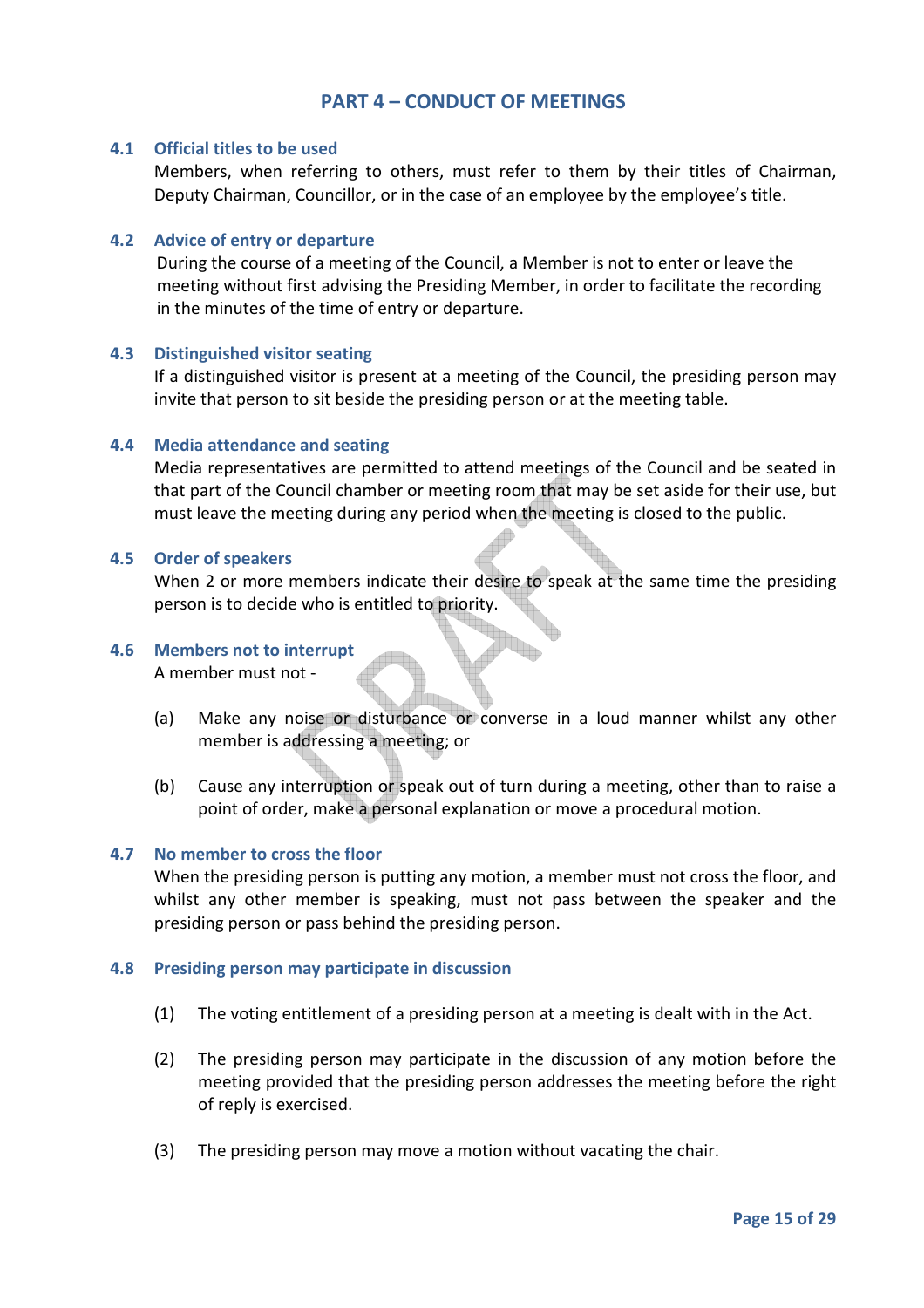#### **4.9 Relevance to debate**

When addressing a meeting on any motion or other business, members must confine their remarks to the motion or other business and not digress.

#### **4.10 Personal explanation**

- (1) A member must not speak at any meeting, except on the matter then before the Council, unless it is to make a personal explanation.
- (2) A member wishing to make a personal explanation of matters referred to by any other member then speaking, is entitled to be heard -
	- (a) Immediately if the member then speaking consents at the time; or
	- (b) At the conclusion of the speech if the member then speaking declines to give way.
- (3) A member of the Council permitted to make a personal explanation must confine comments to a succinct statement relating to a specific part of the former speech that may have been misunderstood and the member is not to refer to matters not strictly necessary for that purpose and is not to seek to strengthen his or her former argument by new matter or by replying to other members.

#### **4.11 Ruling on questions of personal explanation**

The ruling of the presiding person on the admissibility of a personal explanation is final unless a motion of dissent with the ruling is moved before any other business proceeds.

#### **4.12 Point of order**

- (1) A member may direct the presiding person's attention to a breach of this local law by any other member and is to specify the grounds of the breach.
- (2) A member expressing a difference of opinion with, or contradicting, a speaker is not to be recognised as raising a point of order.
- (3) The presiding person is to decide all points of order, unless in any particular case, the Council then resolves that a different ruling is to be substituted for the ruling given by the presiding person.
- (4) A motion, amendment or other business ruled to be out of order, is to be no longer discussed and requires no resolution.
- (5) Where anything said or done by a member is ruled out of order, the presiding person may require the member to make an explanation, retraction or apology as the case may be.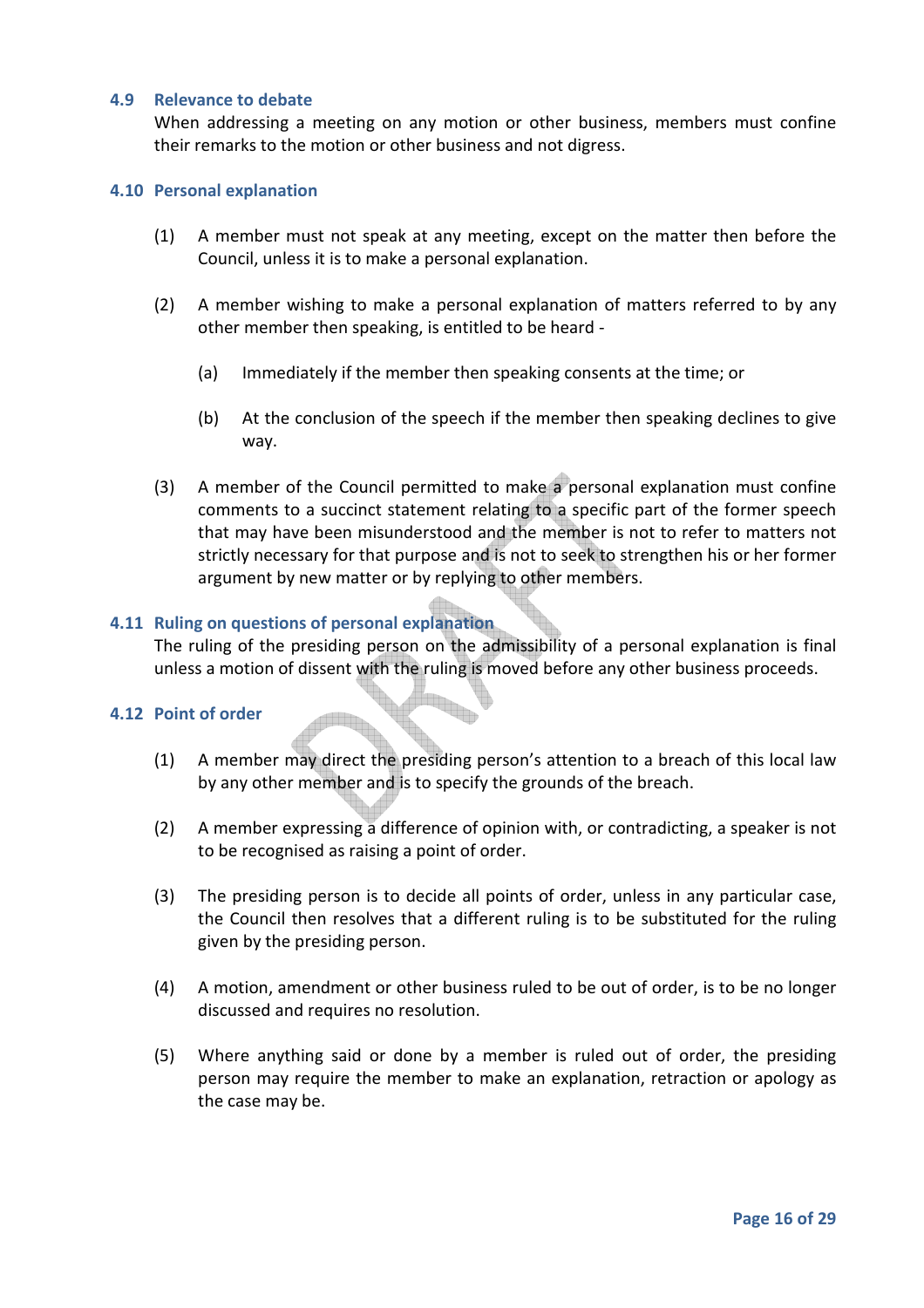## **4.13 Preservation of order – members**

- (1) The presiding person is to preserve order at all times and may call any member to order whenever, in the presiding person's opinion, there is cause to do so.
- (2) Any member who acts in breach of this clause may be ruled by the presiding person to be out of order.
- (3) Where a member persists in any conduct which the presiding person deems is out of order, or refuses to make any explanation, retraction or apology required by the presiding person, then the presiding person may direct the member to refrain from taking any further part in the item under discussion, other than by recording the member's vote and the member must comply with that direction.

#### **4.14 Preservation of order – members of the public**

- (1) Any member of the public addressing the Council is to extend due courtesy and respect to the Council and the processes under which it operates and must take direction from the presiding person whenever called upon to do so.
- (2) A person observing a meeting, must not create a disturbance at a meeting, by interrupting or interfering with the proceedings, whether by expressing approval or dissent, by conversing or by any other means.
- (3) Where a person is considered by the presiding person or the Council to be in breach of subclauses (1) or (2) the presiding person or the Council may direct the offending person to leave the meeting room and the person must immediately comply with that direction.
- (4) A person failing to comply with a direction given under subclauses (1) or (3) may, by order of the presiding person, be removed by the police from the meeting room.

# **4.15 Serious disorder**

- (1) If the presiding person is of the opinion that by reason of serious disorder or otherwise, the business of the meeting cannot effectively be continued, the presiding person may adjourn the meeting for a period of not less than 5 minutes but no more than 15 minutes.
- (2) If, having once adjourned the meeting, the presiding person is again of the opinion that the business of the meeting cannot effectively be continued the presiding person may adjourn the meeting to another date.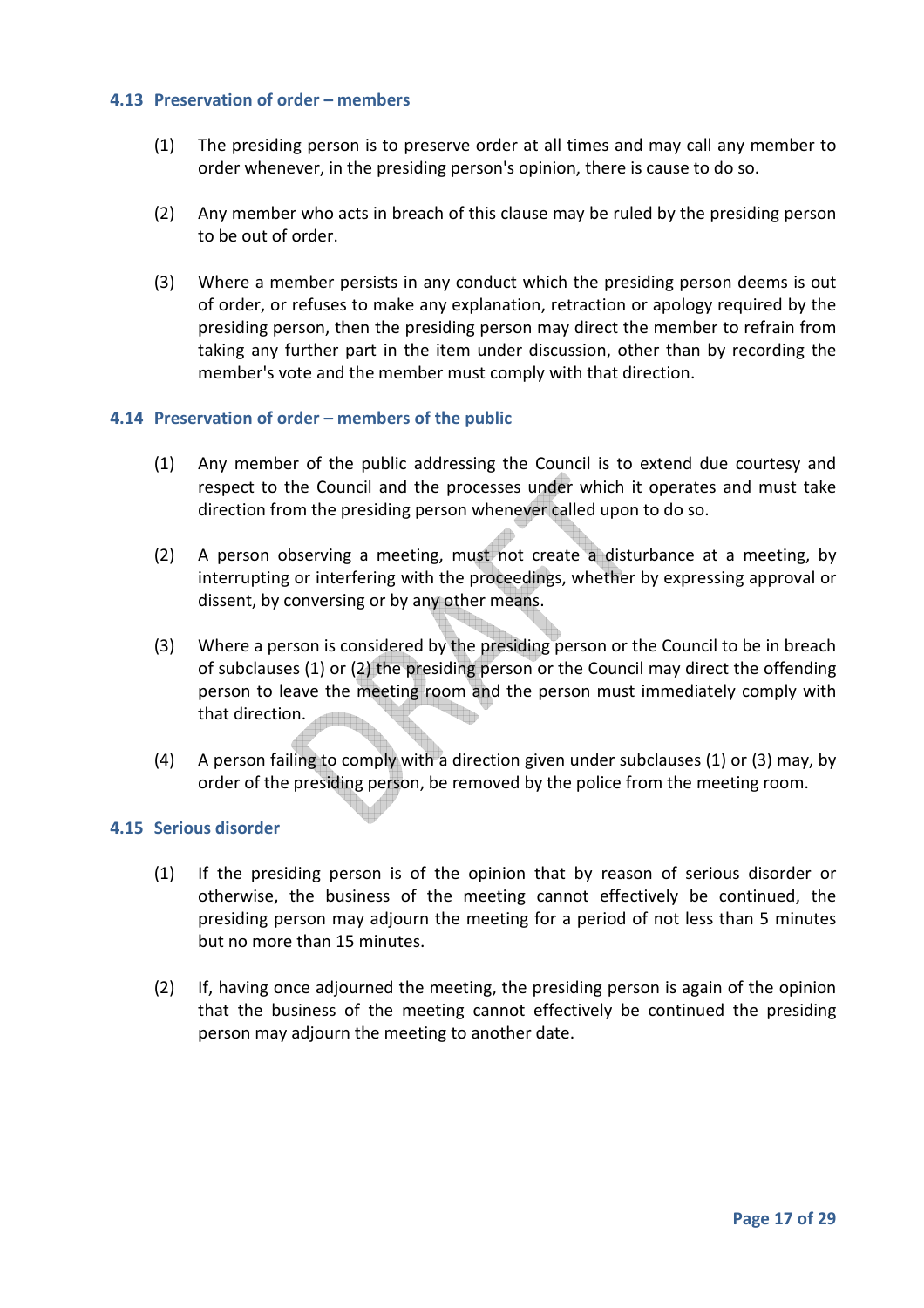# **PART 5 – MOTIONS AND AMENDMENTS**

#### **5.1 Recommendations in reports**

- (1) Where a motion, if carried, would be significantly different from the relevant written recommendation of an employee (but not a motion to only note the matter or to return the recommendation for further consideration), the motion is to include the reasons for the motion.
- (2) The requirements for recording in the minutes of a meeting, written reasons for each decision made at the meeting that is significantly different from the relevant written recommendation of or an employee are dealt with in the Regulations.
- (3) A recommendation made by or contained in a report may, but need not be, moved. In the event of a recommendation not being moved the CEO shall refer the matter to the next meeting of the Council.
- (4) A motion may be moved that a recommendation made by or contained in a report be referred back for further consideration.

# **5.2 Adoption of recommendations en bloc**

A member may move a motion to adopt by one resolution, all the recommendations or a group of recommendations or several reports, without amendment or qualification after having first identified those recommendations, if any -

- (a) Which require adoption by absolute or special majority vote,
- (b) In respect of which there is a disclosure of interest;
- (c) Which any member has indicated the member wishes to debate; and
- (d) In respect of which any member has indicated the wish to ask a question or to raise a point of clarification,

and, each of those recommendations referred to in paragraphs (a), (b), (c) and (d) are to be considered separately.

#### **5.3 Motions**

- (1) A member proposing a primary motion or amendment must state its substance before addressing the meeting and if so required by the presiding person must put the motion or amendment in writing.
- (2) The presiding person or the meeting, by resolution, may require a complicated motion to be divided into 2 or more motions.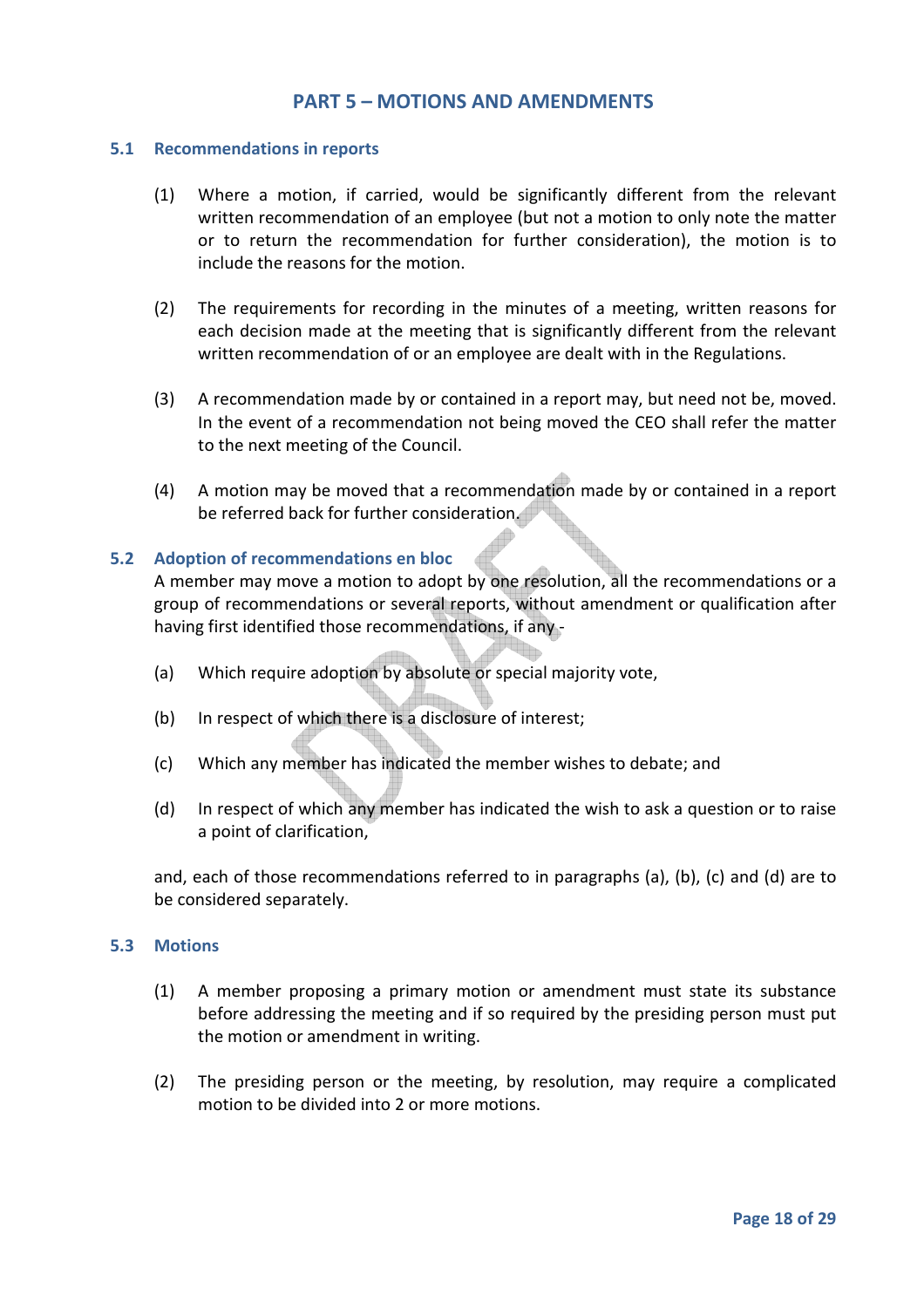#### **5.4 No opposition to motions**

- (1) On a motion being moved and seconded, the presiding person may then ask the meeting if any member opposes it.
- (2) If no member signifies opposition to the motion the presiding person may then take the vote without debate.
- (3) If a member signifies opposition to a motion, the motion shall be dealt with according to this local law.

#### **5.5 Motions to be seconded**

- (1) Subject to subclause (2) a motion or amendment is not to be discussed or put to the vote unless seconded.
- (2) A nomination to any position is not required to be seconded.
- (3) A member seconding a motion is to be taken to have reserved the right to speak on the motion later in the debate.

#### **5.6 Withdrawing motions**

A motion or amendment may be withdrawn by the mover, with the consent of the Council, and no member is to speak on it after it has been withdrawn.

# **5.7 One motion at a time**

Only one motion is to be debated at any one time.

# **5.8 Limitation on members speaking**

- (1) Only the mover of a motion or an amendment may speak twice on the same motion or the same amendment.
- (2) The mover of a motion or an amendment
	- (a) Is to speak to that motion or amendment first, after it has been seconded; and
	- (b) Has the right of reply and in exercising that right is to confine the reply to previous speakers' comments and not introduce any new matters.
- (3) A member must not speak on any motion or an amendment after the mover has replied.
- (4) A member may only speak on a motion or an amendment, or reply, for a period of 5 minutes, unless an extension of time is granted by the Council by simple majority without debate*,* but is not to exceed 10 minutes in total.
- (5) The Council may suspend the operation of this clause during debate on a motion.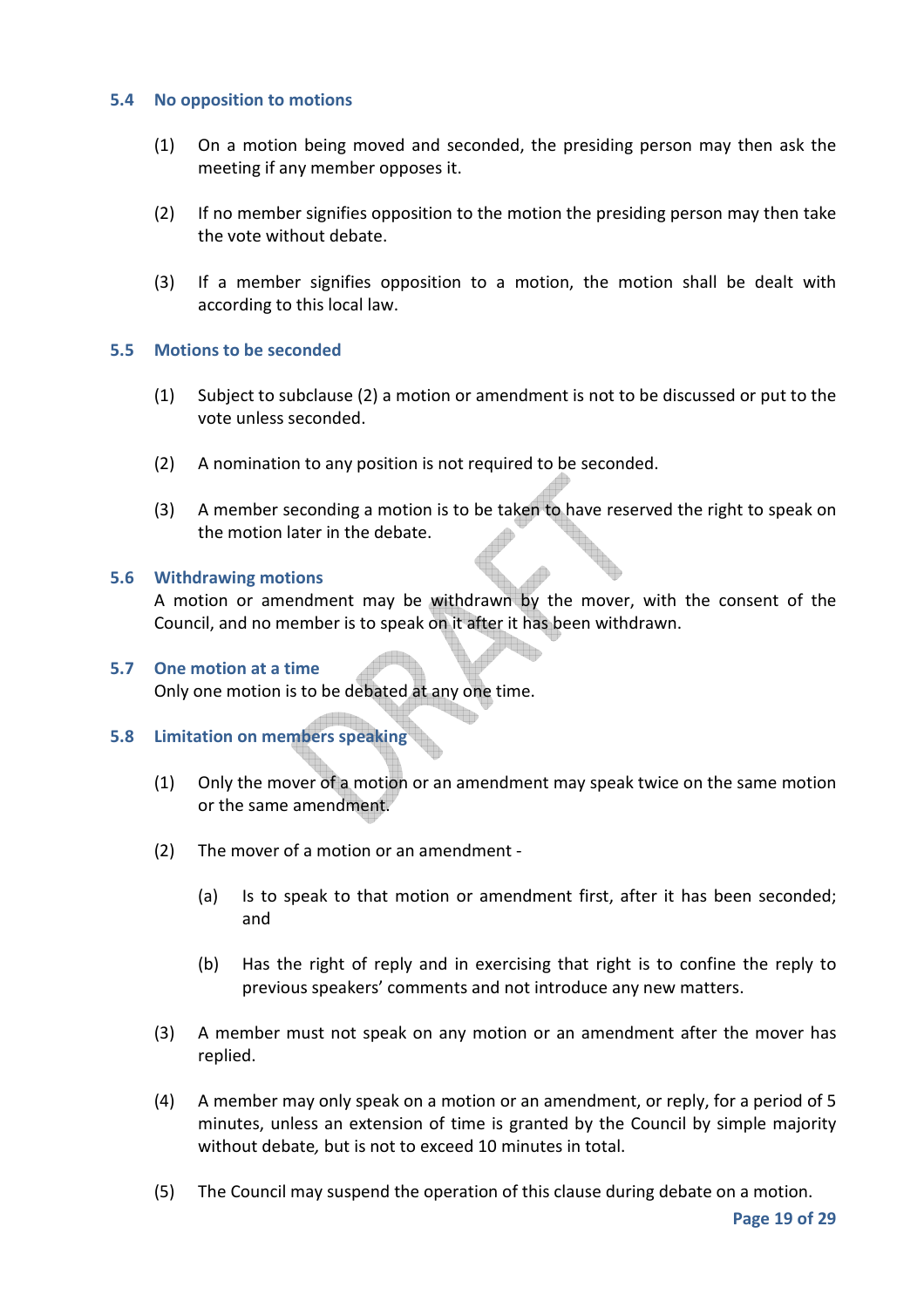#### **5.9 Questions during debate**

- (1) Subject to clause 5.8, a member may ask a question at any time during the debate on a motion or an amendment before the mover of the motion or amendment has replied.
- (2) A member who asks one or more questions will not be taken to have spoken on the matter.

#### **5.10 Amendments**

- (1) A member may move an amendment to a primary motion, at any time during debate on the motion, except -
	- (a) When the mover has been called by the presiding person to exercise the right of reply; or
	- (b) During consideration of a procedural motion.
- (2) Every amendment is to be relevant and not negate the motion in respect of which it is moved.
- (3) An amendment to a motion is to take only one of the following forms
	- (a) That certain words be omitted;
	- (b) That certain words be omitted and others substituted or added; or
	- (c) That certain words be added.
- (4) (a) Only one amendment is to be discussed at a time, but as often as an amendment is lost, another amendment may be moved before the primary motion is put to the vote.
	- (b) Where an amendment is carried, one further successful amendment to the primary motion, as amended, and no more, may be carried.
- (5) Where an amendment is carried, the primary motion as amended is, for all purposes of subsequent debate and subject only to subclause (4), to be treated as a primary motion.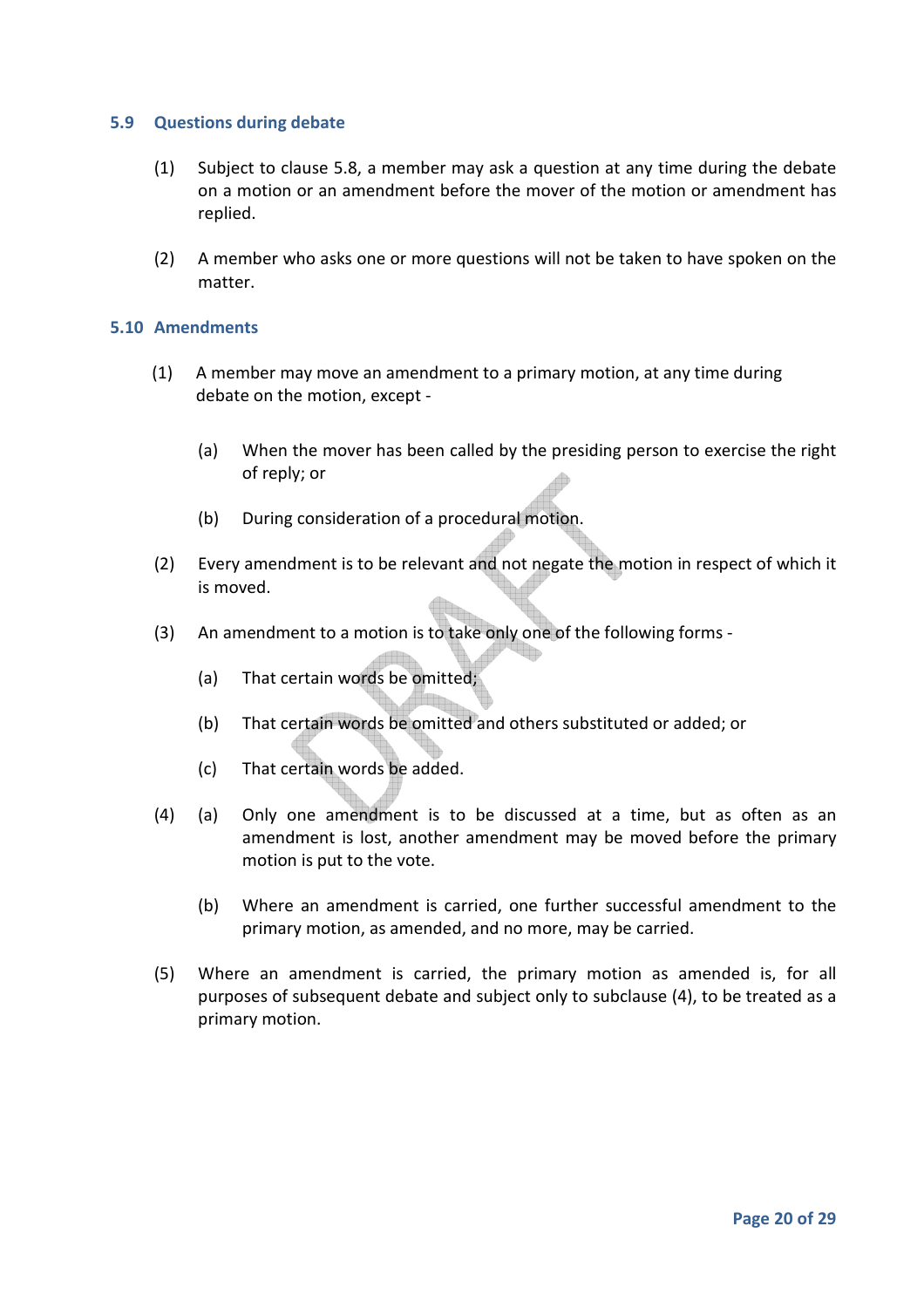# **PART 6 – REVOCATION MOTIONS**

#### **6.1 Terms used in this Part**

In this Part -

- (a) *Relevant meeting*, where used in relation to a revocation motion, means
	- (i) The ordinary or special meeting specified in the notice of the revocation motion; or
	- (ii) If that meeting is adjourned before the motion is announced by the presiding person, then at the resumption of the adjourned meeting; or
	- (iii) if that meeting is closed before the motion is announced by the presiding person, then at the next ordinary meeting or a special meeting convened to consider those matters not considered prior to the closure of the meeting; or
	- (iv) If the motion is deferred by the Council to another meeting of the Council, then at that other meeting, as the case may be;
- (b) *Revocation motion* means a motion to revoke or change a decision made at a Council meeting.

#### **6.2 Requirements for support**

The requirements for support of a motion for revocation or change of a Council decision are dealt with in the Act and Regulations.

#### **6.3 Application of this Part**

This clause does not apply to the change of a decision unless the effect of the change would be that the decision would be revoked or would become substantially different.

#### **6.4 Procedure for moving a revocation motion**

- (1) A member wishing to move a revocation motion at a meeting of the Council must give to the CEO notice of the revocation motion, which is to -
	- (a) Be in writing;
	- (b) Specify the decision proposed to be revoked or changed;
	- (c) Include a reason or reasons for the revocation motion;
	- (d) Be signed by the number of members required by law to support the motion to revoke or change the decision referred to in the revocation motion;
	- (e) Specify the date of the ordinary or special meeting of the Council, as the case may be, which next follows the expiry of 7 clear days after the notice is given to the CEO;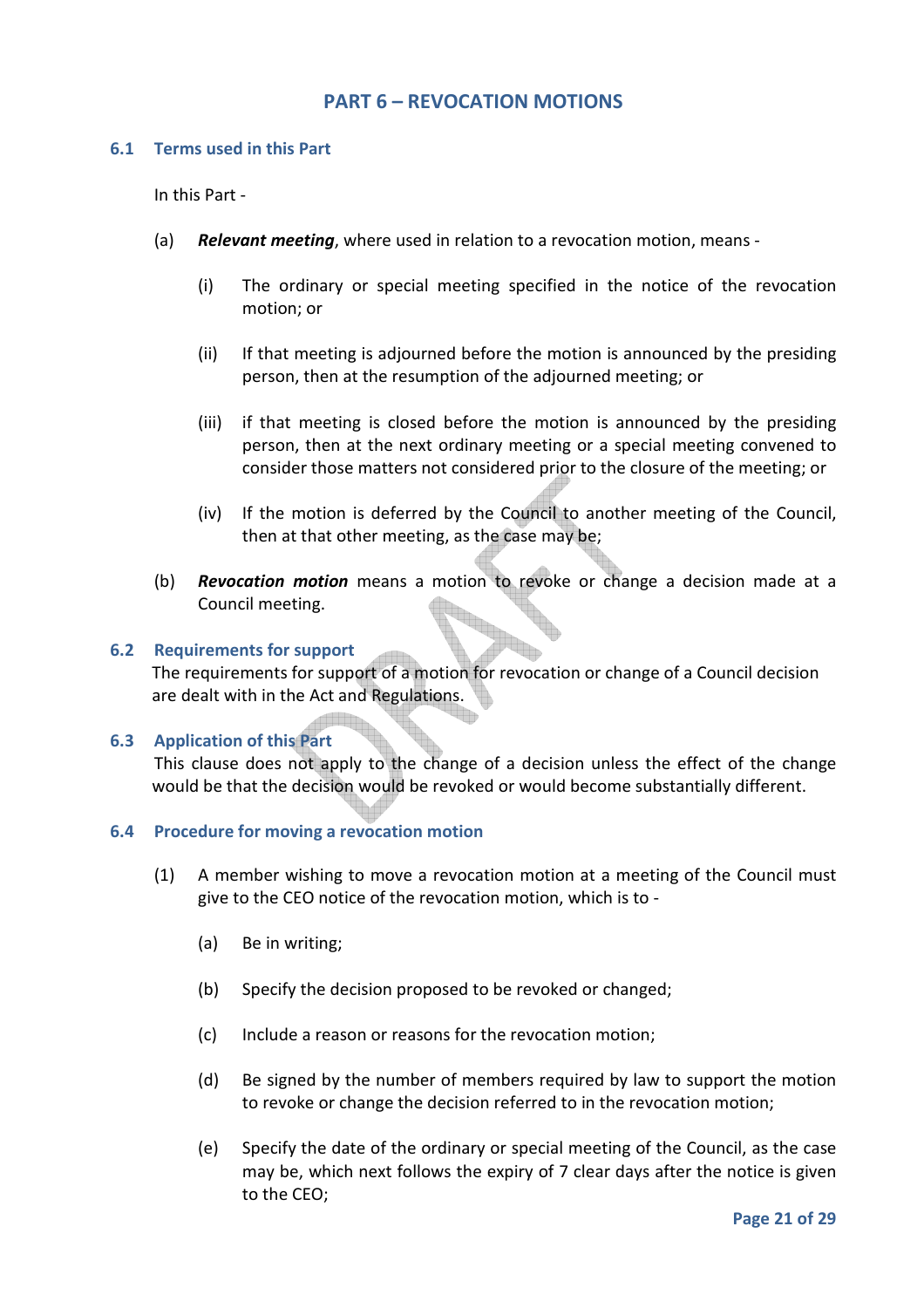- (f) Be given to the CEO not less than 7 clear days prior to the date of the ordinary or special meeting specified in the notice.
- (2) (a) If, at the relevant meeting, the member who gave the notice of the revocation motion is present, then the presiding person is to call on that member to move the revocation motion.
	- (b) If that member is not present or, being present, does not move the revocation motion when called upon to do so by the presiding person, then notwithstanding clause 3.14 any member of the Council may move the revocation motion.

# **6.5 Implementation of a decision the subject of a revocation motion**

Where notice of a revocation motion is given in accordance with the requirements of this clause, then the CEO must not implement or continue to implement, the decision the subject of the revocation motion until -

- (a) The revocation motion is not supported by the number of members of the Council required by law to support the motion;
- (b) No member of the Council moves the revocation motion;
- (c) The motion is moved but not seconded; or
- (d) The motion is moved and seconded but is not made by the kind of majority required by law,

at the relevant meeting.

# **6.6 Lapse of notice of revocation motion**

A notice of revocation motion given in accordance with the requirements of this clause is to lapse when -

- (a) The revocation motion is not supported by the number of members of the Council required by law to support the motion;
- (b) No member of the Council moves the revocation motion;
- (c) The motion is moved but not seconded; or
- (d) The motion is moved and seconded but is not made by the kind of majority required by law, at the relevant meeting.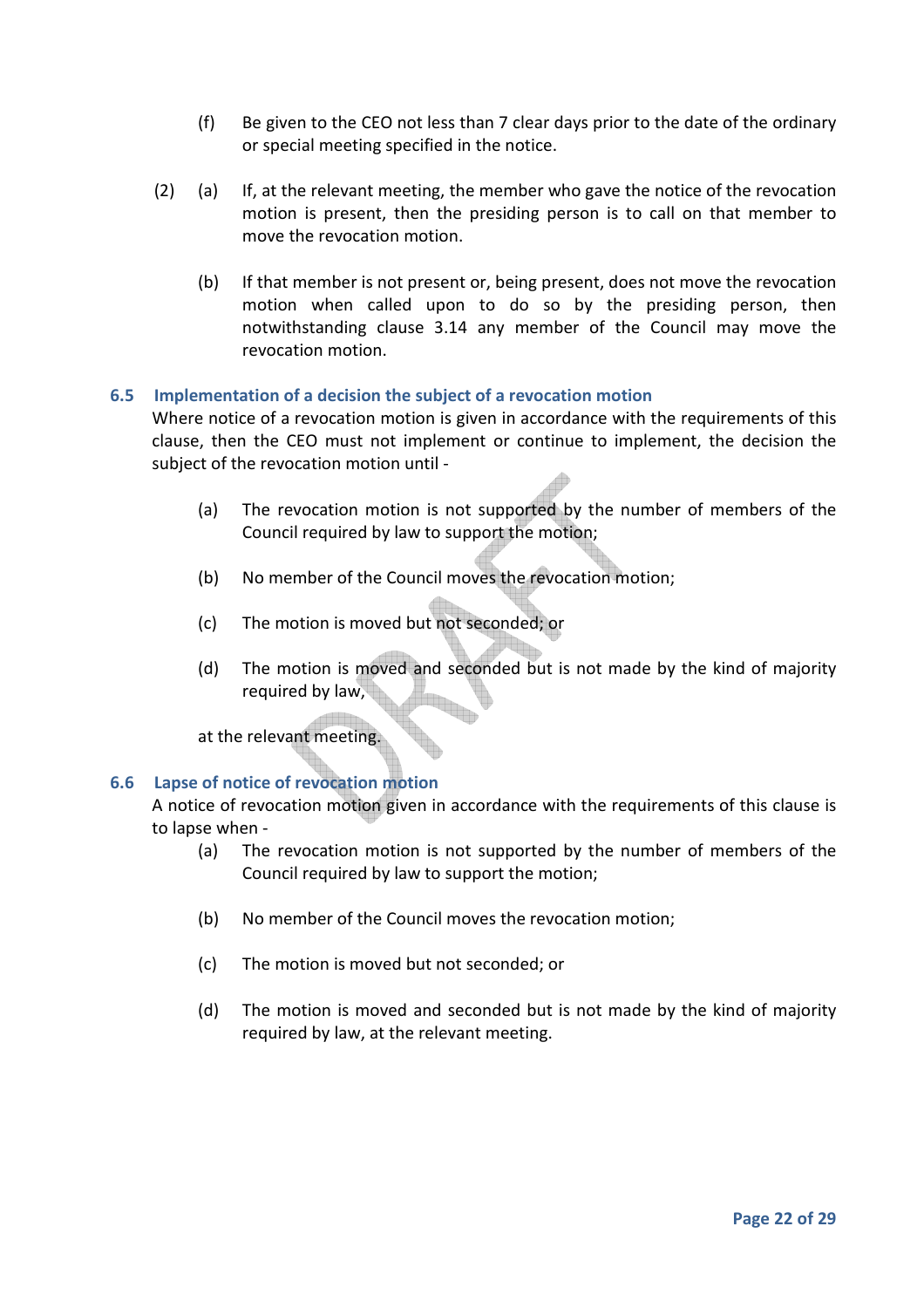# **6.7 Application of certain clauses**

- (1) Subclauses  $(1)$ ,  $(2)$ ,  $(3)$ ,  $(4)$ ,  $(5)$  and  $(6)$  of clause 3.14 do not apply where the motion is a revocation motion.
- (2) For the avoidance of doubt, subclauses (7), (8) and (9) of clause 3.14 are to apply where the motion is a revocation motion.

#### **6.8 Deferral of a revocation motion**

A motion that a revocation motion be deferred is only to be carried by the decision of an absolute majority.

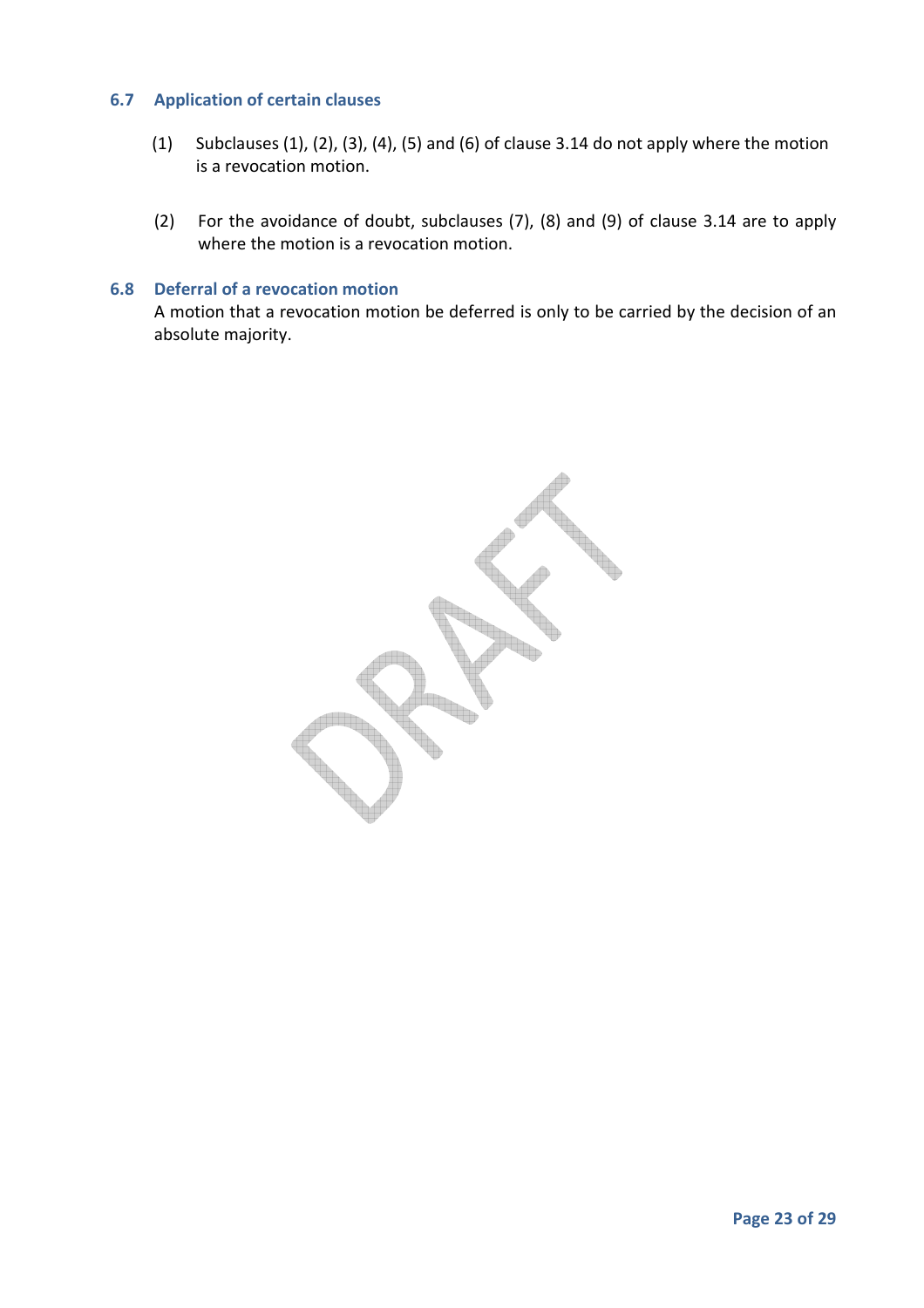# **PART 7 – PROCEDURAL MOTIONS**

# **7.1 Permissible procedural motions**

In addition to proposing a properly worded amendment to a primary motion, a member may, at the conclusion of a speech of any other member or on the conclusion of any business, move any of the following procedural motions without notice, and if seconded, the procedural motion is to be dealt with immediately -

- (a) That the motion be deferred;
- (b) That the meeting do now adjourn;
- (c) That the motion be now put;
- (d) That the meeting be now closed;
- (e) That the Council meet behind closed doors;
- (f) That the ruling by the presiding person be disagreed with;
- (g) That the operation of clause 5.8 (Limitation on members speaking) be suspended.

# **7.2 No debate on procedural motions**

- (1) The mover of a motion referred to in each of paragraphs (a), (b), (d) and (f) of clause 7.1 may speak to the motion for not more than 5 minutes, the seconder is not to speak other than to formally second the motion, and there is to be no debate on the motion.
- (2) The mover of a motion referred to in paragraph (c) of clause 7.1 must not speak to the motion, the seconder must not speak other than to formally second the motion, and there is to be no debate on the motion.

# **7.3 Procedural motions – closing debate – who may move**

- (1) No person who has moved, seconded, or spoken for or against the primary motion or any amendment may move any procedural motion which, if carried, would close the debate on the primary motion or amendment.
- (2) At the same meeting, a member must not move more than one procedural motion, except a motion referred to in paragraph (a), (e) or (f) of clause 7.1.

# **7.4 Procedural motions – right of reply on primary motion**

The carrying of a procedural motion, which closes debate on the primary motion or amendment and forces a decision on the primary motion or amendment does not deny the right of reply to the mover of the primary motion or amendment.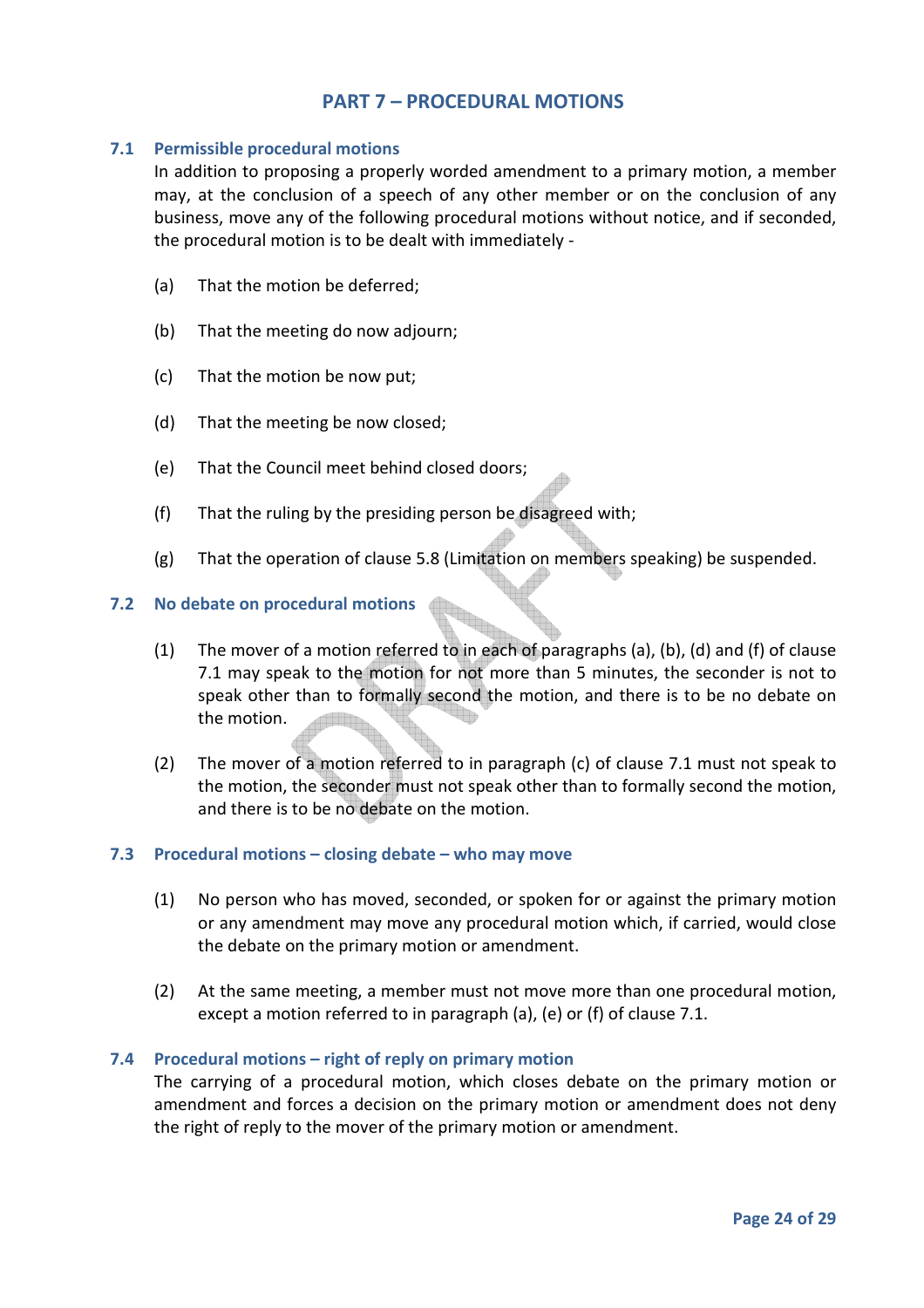# **7.5 The motion be deferred – effect of motion**

- (1) If a motion "that the motion be deferred", is carried, then all debate on the primary motion and any amendment is to cease and the motion or amendment is to be resubmitted for consideration at a time and date specified in the motion.
- (2) A member who moves "that the motion be deferred" must briefly state the reasons for the deferral when moving.
- (3) A motion "that the motion be deferred" is not to be moved in respect of the election of a presiding person or the Chairman.

# **7.6 The meeting do now adjourn – effect of motion**

- (1) If a motion "that the meeting do now adjourn", is carried then the meeting is to stand adjourned to a time and date specified in the motion, or where no time and date is specified, to such time and date as the presiding person declares.
- (2) Where debate on a motion is interrupted by an adjournment under subclause (1)
	- (a) The debate is to be resumed at the date and time specified as required in subclause (1) and at the point where it was so interrupted; and
	- (b) The names of members who have spoken on the matter prior to the adjournment are to be recorded in the minutes; and
	- (c) The provisions of clause 5.8 apply when the debate is resumed.

# **7.7 The motion be now put – effect of motion**

- (1) If a motion "that the motion be now put", is carried during discussion of a primary motion or amendment then the presiding person is to immediately put the matter under consideration without further debate (subject to clause 7.4).
- (2) If the motion "that the motion be now put" is lost then debate is to continue.

# **7.8 Meeting be now closed – effect of motion**

- (1) If a motion "that the meeting be now closed", is carried, then
	- (a) The presiding person is to forthwith close the meeting, and no further business may be transacted; and
	- (b) Any business outstanding on the agenda for that meeting is to be carried forward to the agenda for the next ordinary meeting of the Council.
- (2) If the motion "that the meeting be now closed" is carried at a meeting of the Council -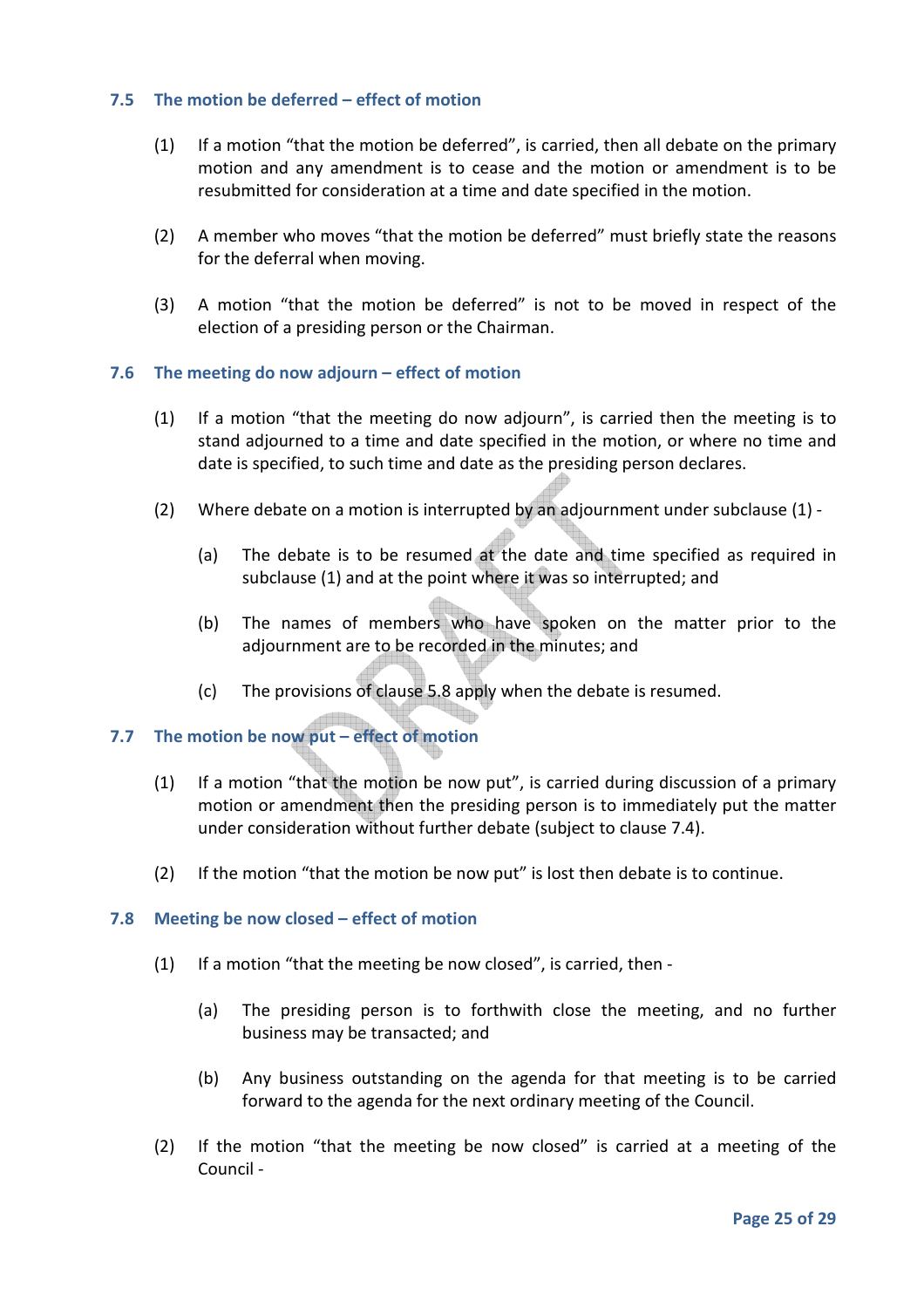- (a) The names of members who have spoken on the matter are to be recorded in the minutes; and
- (b) The provisions of clause 5.8 apply when the outstanding business is resumed.

# **7.9 Council meet behind closed doors – effect of motion**

- (1) The requirements for meetings to be open to the public and the reason that meetings may be closed are dealt with in the Act.
- (2) Notwithstanding clause 7.1, a member may move at any time during a meeting "that the meeting meet behind closed doors".
- (3) If a motion "that the Council meet behind closed doors", is carried then the presiding person is to direct all persons, other than members, employees and other persons, as specified in the motion, to leave the meeting room and every person must immediately comply with that direction.
- (4) While a decision made under this clause is in force the operation of clause 5.8 limiting the number of speeches a member of the Council may make, is suspended unless the Council decides otherwise.
- (5) Subject to subclause (3), the meeting is to be closed to the public until the Council resolves to open the meeting to members of the public.
- (6) Upon the public again being admitted to the meeting the presiding person is to cause the motions passed by the Council whilst it was proceeding behind closed doors to be read out including the details of any voting recorded.
- (7) A person who is a member, or an officer or employee is not to publish, or make public any of the discussion which takes place on a matter discussed behind closed doors, but this prohibition does not extend to the actual decision made as a result of such discussion and other information properly recorded in the minutes.
- (8) A person failing to comply with a direction made under subclause (3) may, by order of the presiding person, be removed by the police from the meeting room.

# **7.10 Ruling by the presiding person be disagreed with – effect of motion**

If a motion "that the ruling by the presiding person be disagreed", is carried then the ruling of the presiding person about which this motion was moved, is to have no effect and the meeting is to proceed accordingly.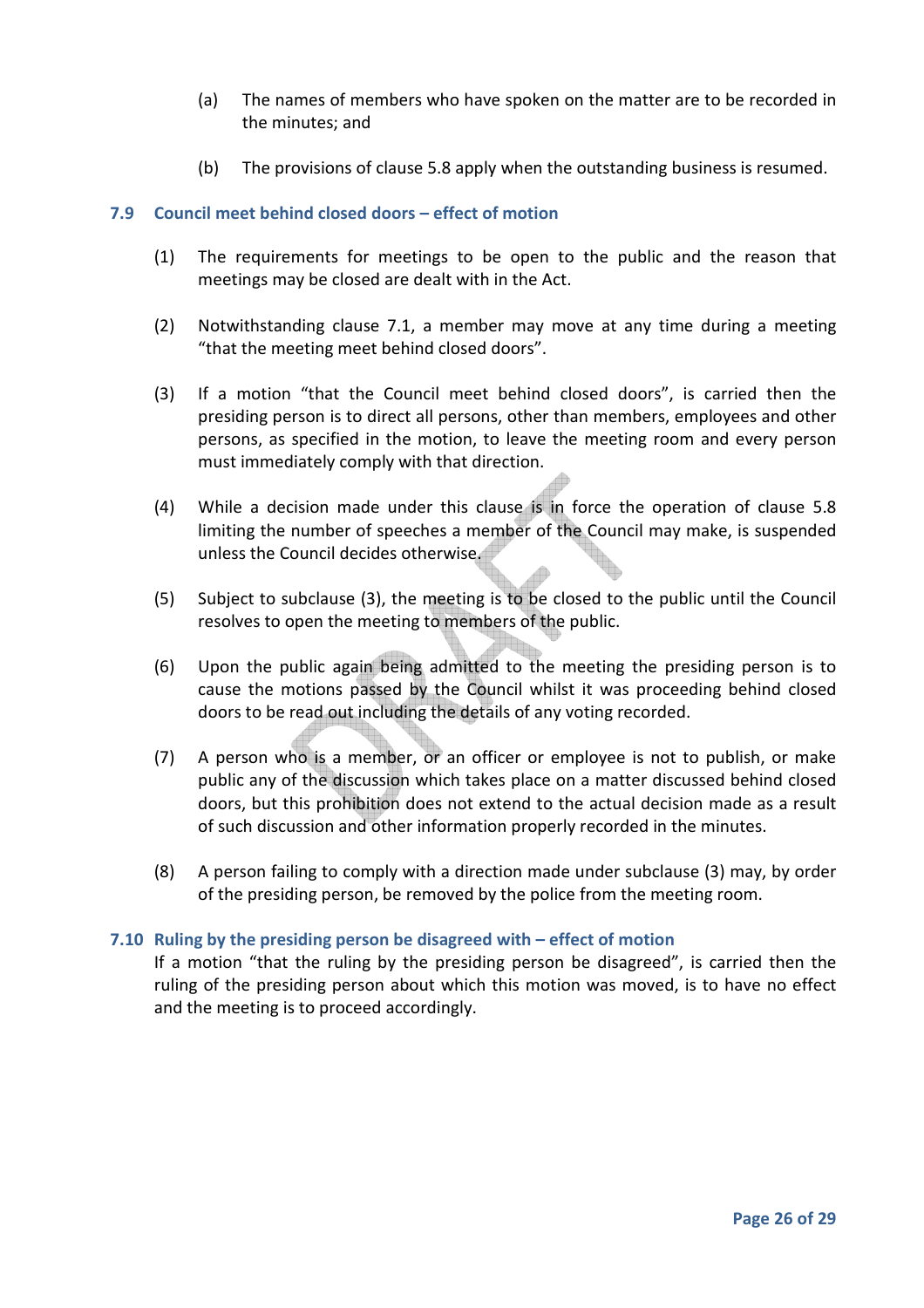# **PART 8 – CONDUCT OF MEMBERS**

#### **8.1 No adverse reflection**

- (1) A member must not reflect adversely upon a decision of the Council except on a motion that the decision be revoked or changed, unless the meeting resolves, without debate, that the matter before the meeting cannot otherwise be adequately considered.
- (2) A member must not use an offensive expression in reference to any member, employee of the Council or any other person.
- (3) A member may request that any words used by a member, be recorded in the minutes immediately after their use.

#### **8.2 Withdrawal of offensive language**

- (1) A member who uses an expression which, in the opinion of the presiding person
	- (a) Reflects adversely on the character or actions of a member, officer or other person; or
	- (b) Imputes any motive to any member or officer; or
	- (c) is offensive or insulting,

must, when directed by the presiding person, unreservedly withdraw the expression and make an unconditional apology.

(2) Where a member fails to comply with a direction of the presiding person under subclause (1), the presiding person may refuse to hear the member further on the matter then under discussion and call on the next speaker.

#### **8.3 No participation in public question time**

- (1) A member who participates in the role of a councillor during a meeting must not participate as a member of the public without leave of absence granted by the Council;
- (2) A member who wishes to participate, not in the role of councillor but as a member of the public and sit in the public gallery, during a meeting, may do so only after obtaining the requisite leave from the Council.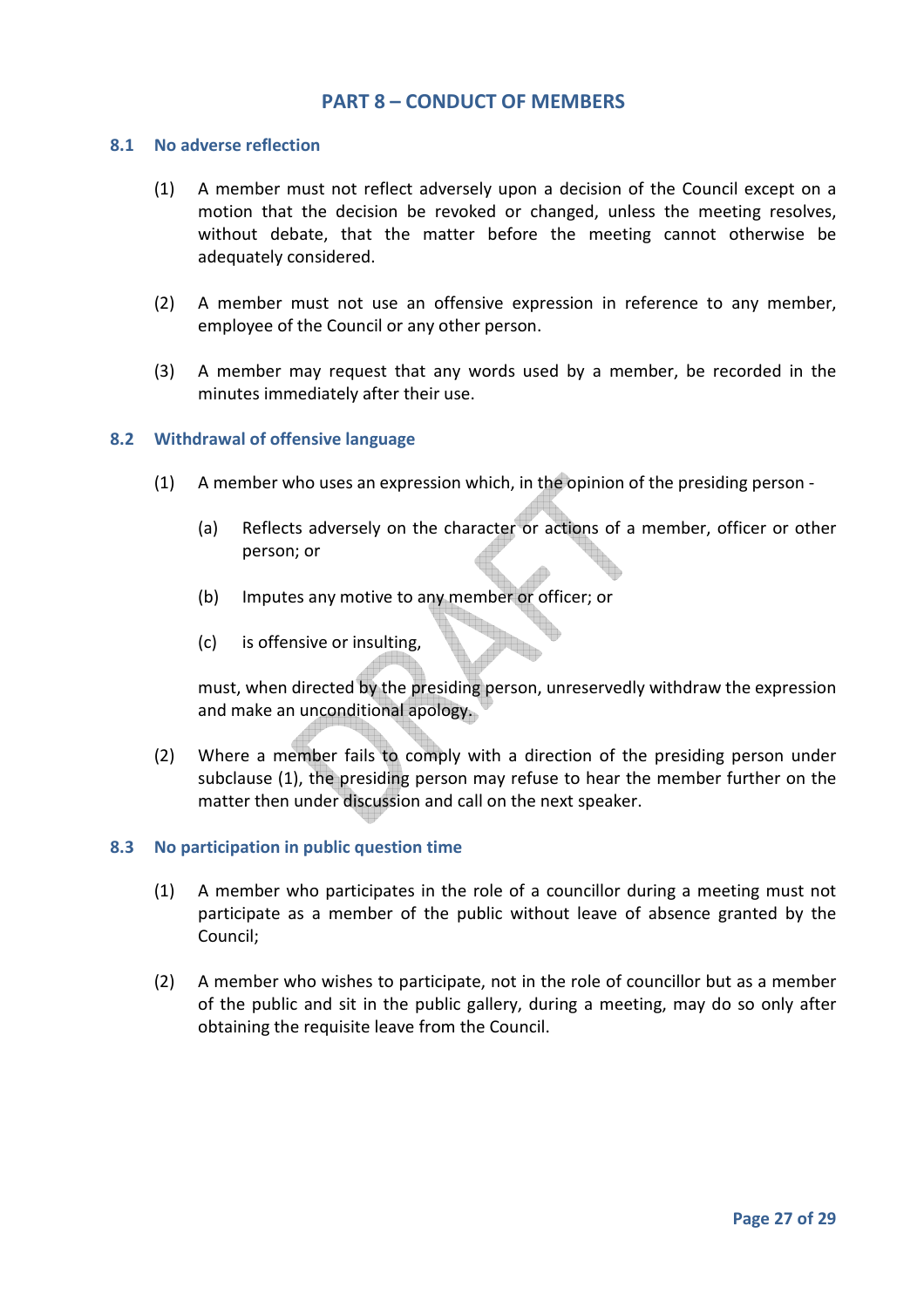# **PART 9 - MISCELLANEOUS**

# **9.1 Representation on public bodies**

When the Council is required to appoint or nominate a member/person to a public body, written notice of the vacancy or need for the appointment or nomination is to be given to all members and the Council is by resolution to determine the appointment or nomination.

## **9.2 Improper use of information**

The improper use of information is dealt with in the Act.

# **9.3 Recording of proceedings**

(1) A person who uses any electronic, audio recording device or instrument to record the proceedings of the Council without the written permission of the Council commits an offence.

Penalty - \$1,000.

(2) Subclause (1) does not apply if the record is taken by or at the direction of the CEO with the permission of the Council.

# **9.4 Cases not provided for in this local law**

Where there is no provision or insufficient provision is made in this local law, the presiding person is to determine the procedure to be observed.

# **9.5 Suspension of this Local Law**

- (1) The council or a committee may decide, by simple majority vote, to suspend temporarily one or more of this Local Law.
- (2) The mover of a motion to suspend temporarily any one or more of this Local Law is to state the clause or clauses to be suspended, and the purpose of the suspension.

#### **9.6 Enforcement**

The right to prosecute for any offence committed under this local law is dealt with in the Act.